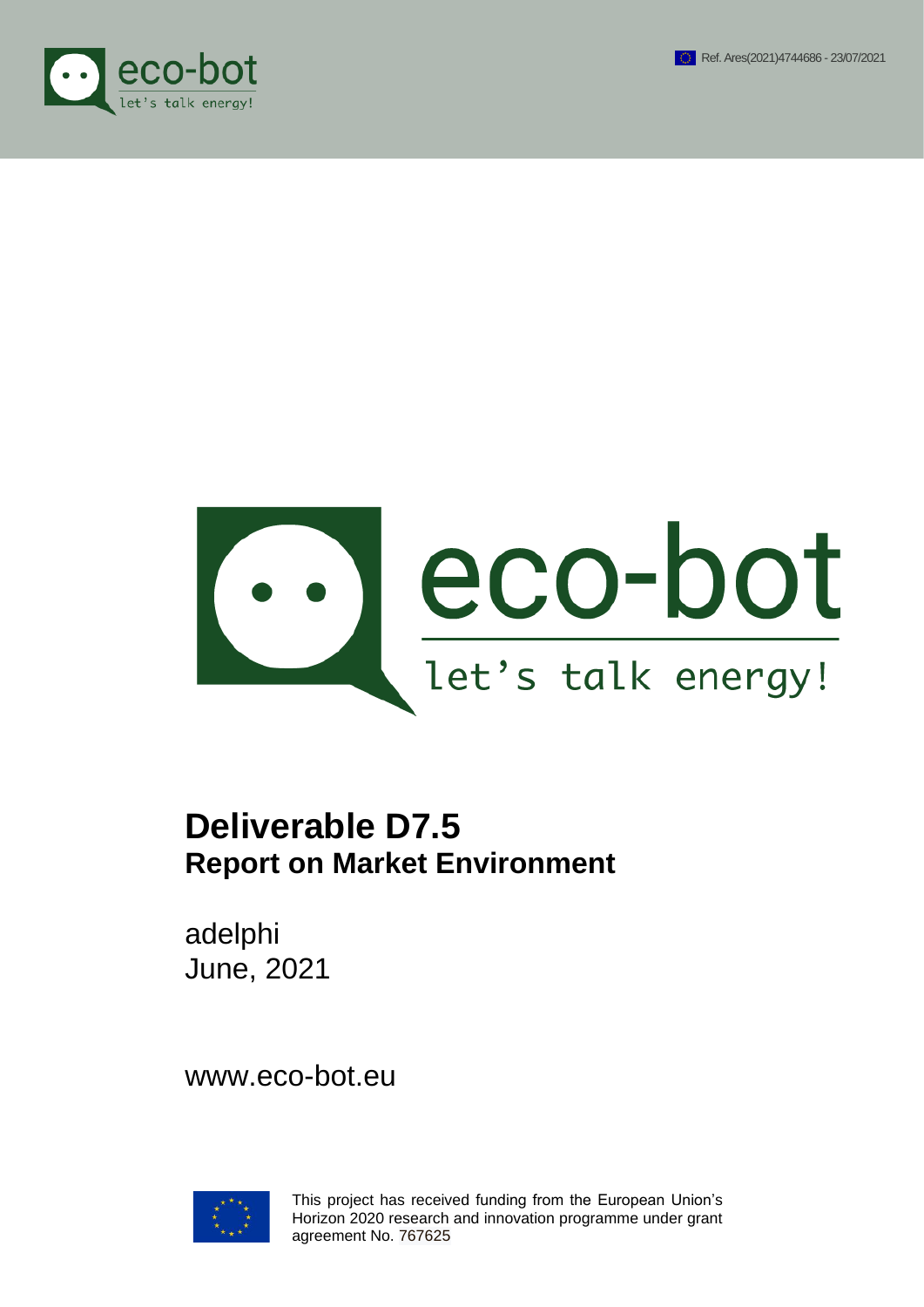

## <span id="page-1-0"></span>**D7.5: Report on Market Environment**

### <span id="page-1-1"></span>**Summary**

Deliverable 7.5 analyses the market environments of the three Eco-Bot pilots (April 2020 to May 2021). The Eco-Bot pilots were affected by a multitude of regulations and policies, both on an EU-wide level and by national legislation. These include energy effiency directives and data protection regulations as well as policies that regulate smart meter rollout. Moreover, the deliverable portrays barriers and challenges encountered by the three Eco-Bot pilots. These include user recruitment and engagement registrations problems – partly induced by the Covid-19 pandemic – as well as data access and security concerns by users. The deliverable also formulates lessons learned derived from the pilots and identifies recommendations for the Eco-Bot joint venture after the project's end.

| DELIVERABLE NUMBER                                  | <b>WORK PACKAGE</b>                                                                                                                                  |
|-----------------------------------------------------|------------------------------------------------------------------------------------------------------------------------------------------------------|
| D7.5                                                | WP7                                                                                                                                                  |
| <b>LEAD BENEFICIARY</b>                             | DELIVERABLE AUTHOR(S)                                                                                                                                |
| adelphi                                             | Kathrin Kohl (adelphi)<br>Joscha Gretzschel (adelphi)<br>Lena Domröse (adelphi)<br>Oriol Pla (DEXMA)<br>Chloé Coral (EYPESA)<br>Claudia Julius (SEC) |
| <b>QUALITY ASSURANCE</b>                            |                                                                                                                                                      |
| Reviewer 1: Oriol Pla<br>Reviewer 2: Claudia Julius | <b>DEXMA</b><br><b>SEC</b>                                                                                                                           |
| PLANNED DELIVERY DATE                               | <b>ACTUAL DELIVERY DATE</b>                                                                                                                          |
| 30/04/2021                                          | 29/06/2021                                                                                                                                           |
| <b>DISSEMINATION LEVEL</b>                          | $x$ PU = Public<br>$\Box$ PP = Restricted to other programme participants<br>$\Box$ CO = Confidential, only for members of the consortium            |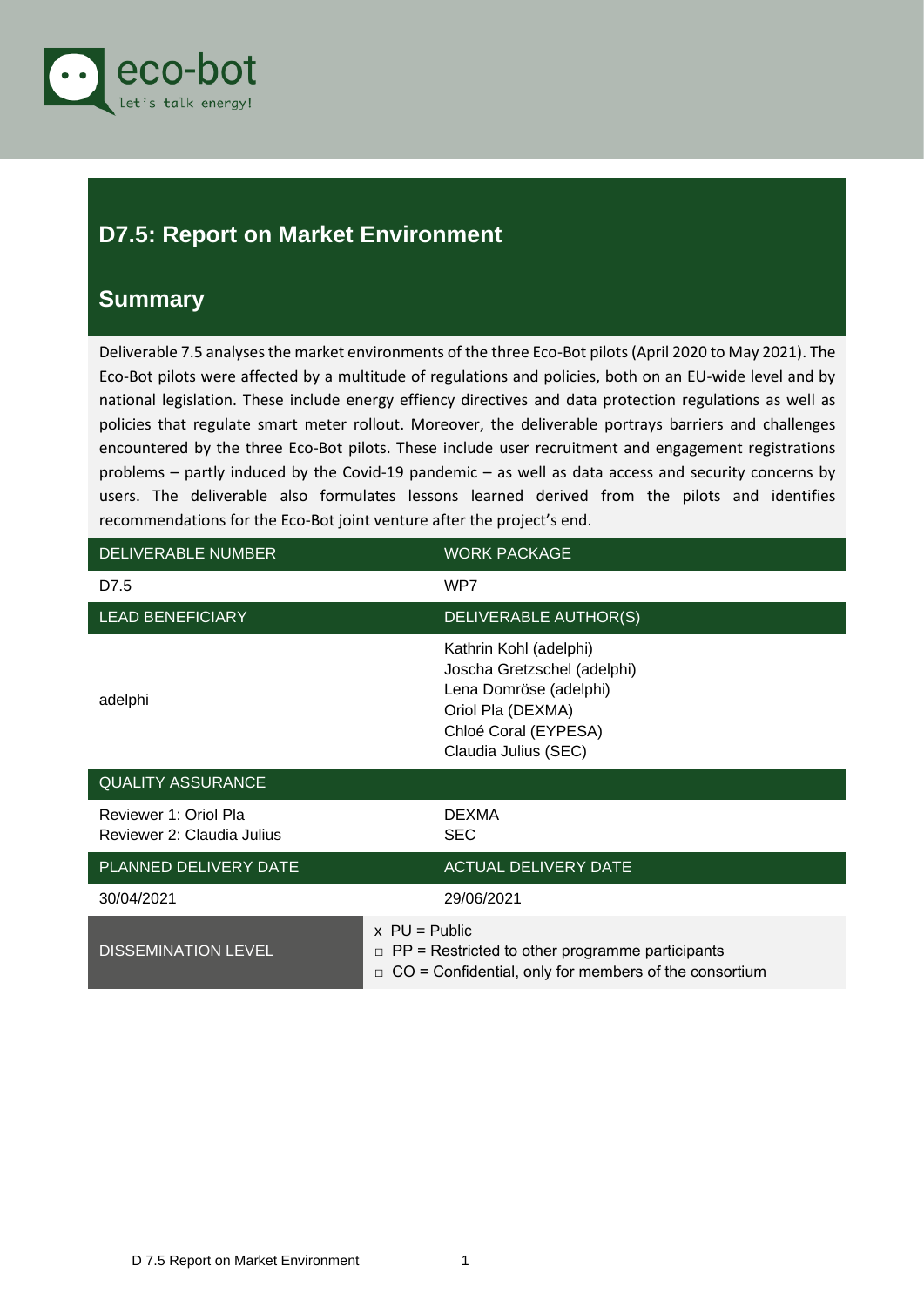

# <span id="page-2-0"></span>Table of contents

| 1.   |        |  |  |
|------|--------|--|--|
| 2.   |        |  |  |
| 2.1. |        |  |  |
|      | 2.1.1. |  |  |
|      | 2.1.2. |  |  |
|      | 2.1.3. |  |  |
|      | 2.1.4. |  |  |
|      | 2.1.5. |  |  |
|      | 2.1.6. |  |  |
| 3.   |        |  |  |
|      |        |  |  |
|      |        |  |  |
|      |        |  |  |
| 4.   |        |  |  |
|      |        |  |  |
|      |        |  |  |
|      |        |  |  |
| 5.   |        |  |  |
|      |        |  |  |
|      |        |  |  |
|      |        |  |  |
| 6.   |        |  |  |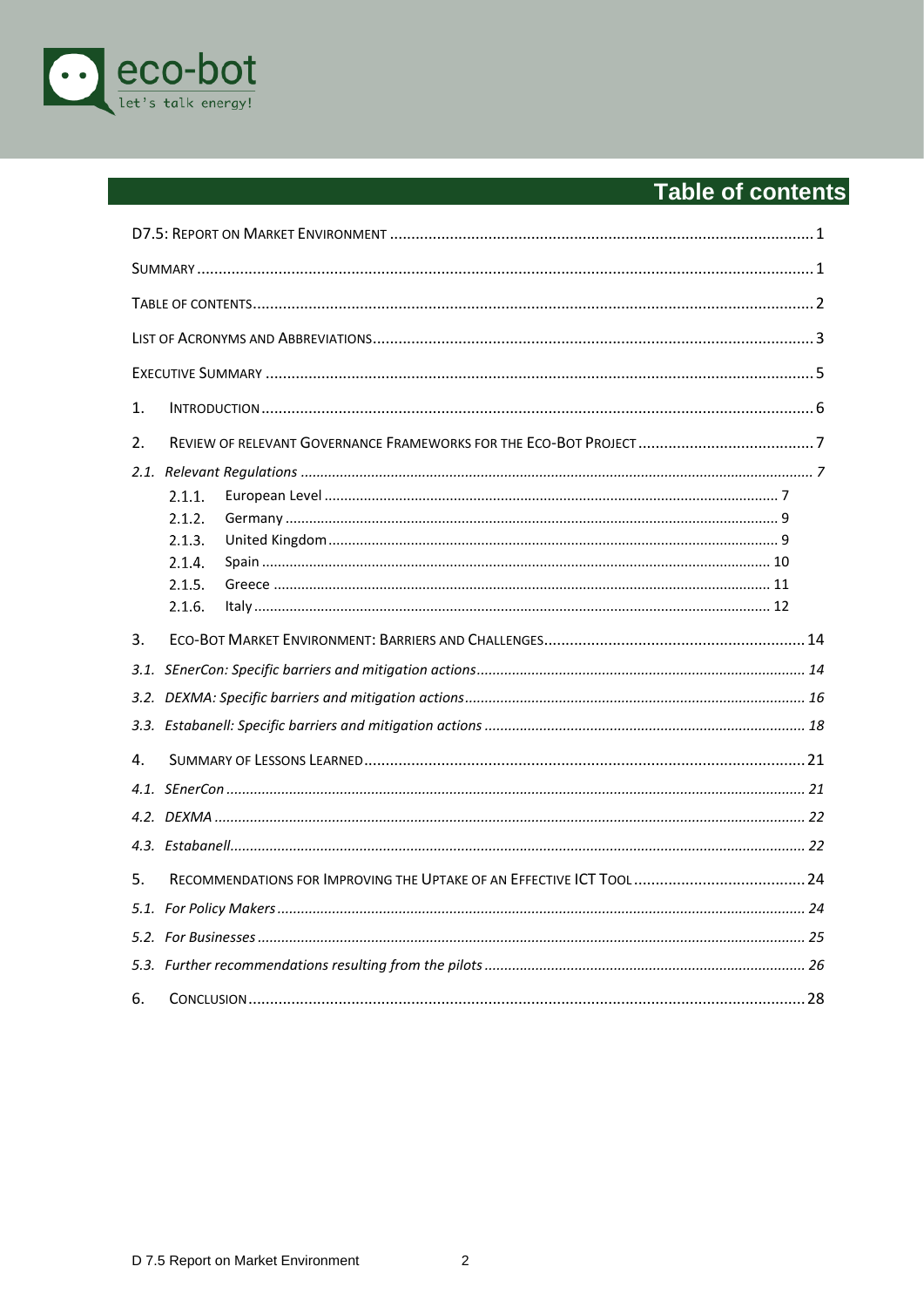

# **List of Acronyms and Abbreviations**

<span id="page-3-0"></span>

| <b>BIM</b>   | <b>Building Information Modeling</b>                                 |
|--------------|----------------------------------------------------------------------|
| <b>CNMC</b>  | Spanish National Market Competition Commission                       |
| <b>CSR</b>   | <b>Corporate Social Responsibility</b>                               |
| <b>DoW</b>   | Description of Work, referring to the Annex I of the Grant Agreement |
| <b>DPA</b>   | Data Protection Act                                                  |
| <b>DSO</b>   | <b>Distribution System Operator</b>                                  |
| EU           | European Union                                                       |
| <b>EMS</b>   | <b>Energy Management Service</b>                                     |
| <b>EPBD</b>  | <b>Energy Performance of Buildings Directive</b>                     |
| <b>ESCO</b>  | <b>Energy Service Company</b>                                        |
| <b>GDPR</b>  | <b>General Data Protection Regulation</b>                            |
| <b>ICT</b>   | Information and Communications Technology                            |
| <b>iESA</b>  | <b>Energy Savings Account</b>                                        |
| <b>ISACA</b> | Spanish Information Systems Audit and Control Association            |
| <b>KPI</b>   | Key Performance Indicator                                            |
| kWh          | Kilowatt hours                                                       |
| <b>LSSI</b>  | Spanish Law on Information Society and Electronic Commerce           |
| Mtoe         | Million Tons Oil Equivalent                                          |
| <b>NILM</b>  | Nonintrusive Load Monitoring                                         |
| <b>NZEB</b>  | Near Zero-Energy Buildings                                           |
| <b>PLC</b>   | Power-line communication                                             |
| <b>PV</b>    | Photovoltaic                                                         |
| <b>RED</b>   | Renewable Energy Directive                                           |
| <b>UVP</b>   | <b>Unique Value Proposition</b>                                      |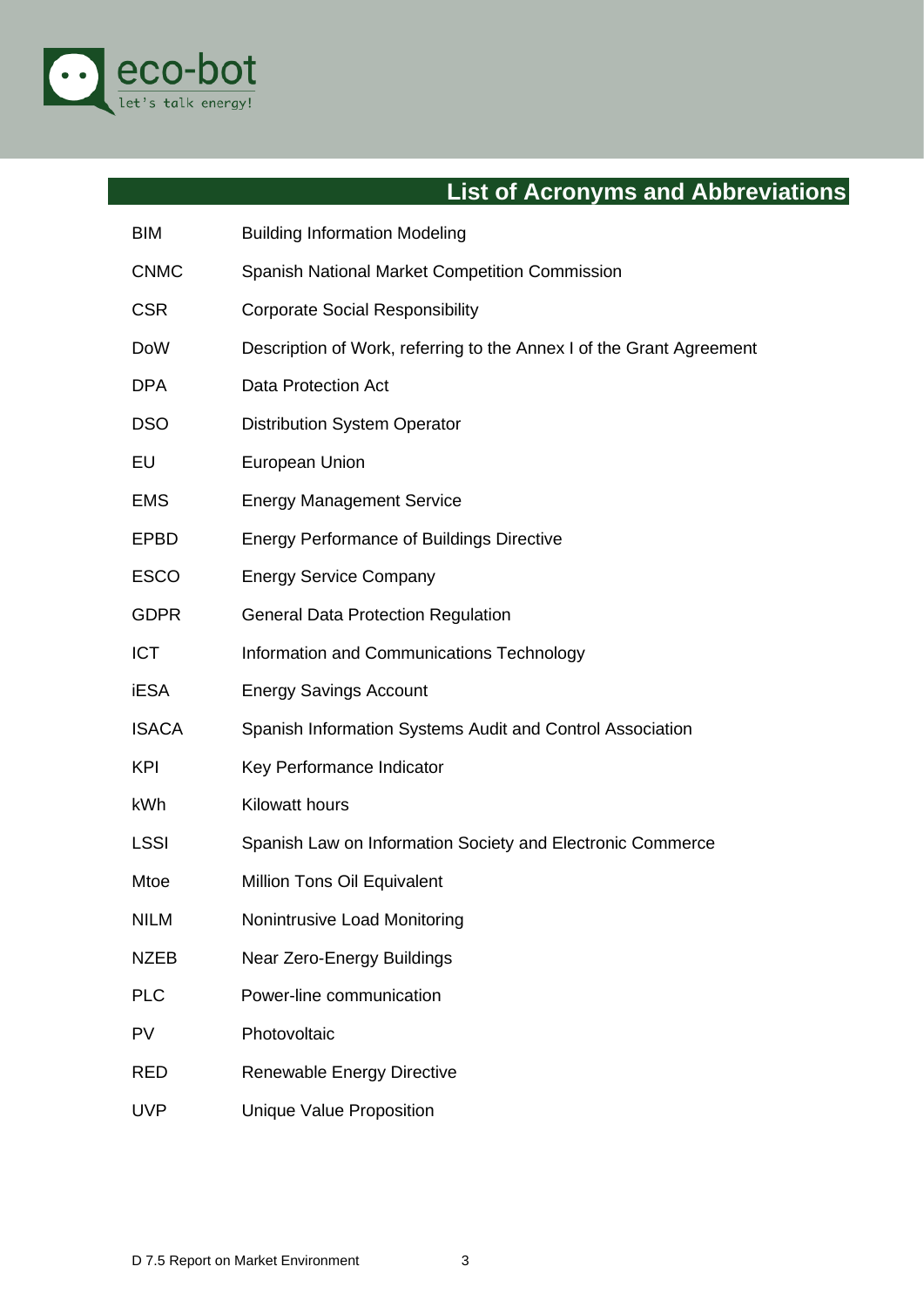

UK United Kingdom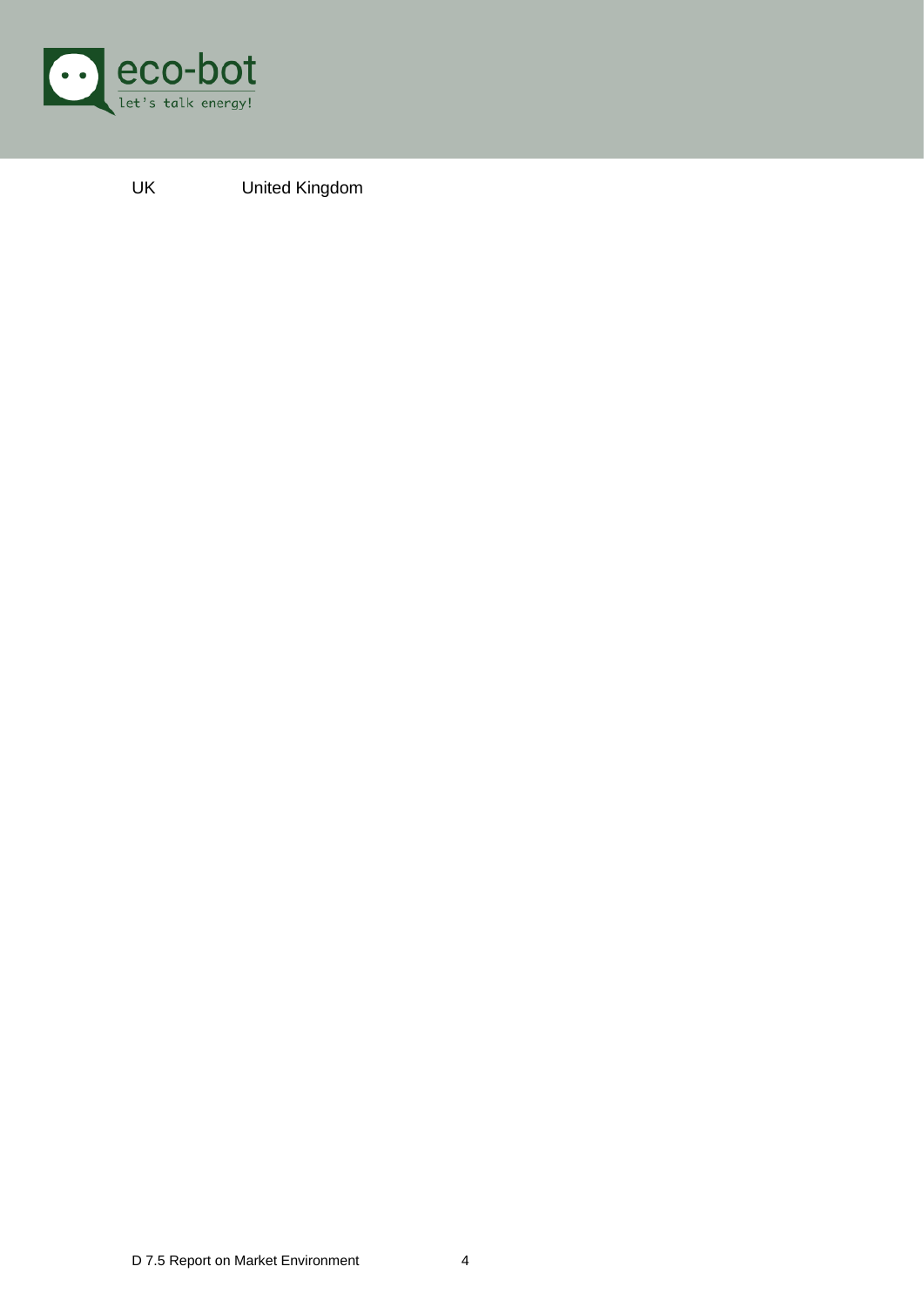

### **Executive Summary**

<span id="page-5-0"></span>Deliverable 7.5 analyses the market environments of the three Eco-Bot pilots (April 2020 to May 2021) and identifies challenges encountered. The project team formulates lessons learned that are relevant for the Eco-Bot joint venture after the project's end (see D 7.3). Moreover, chapter 5 formulates recommendations for policy makers and businesses that foster the uptake of ICT tools such as Eco-Bot.

Since the pilots operated in different countries – UK, Germany, Spain and Italy – they had to ensure compliance with EU and diverse national regulations that directly and indirectly influence Eco-Bot's operation. While national implementations of the EU GDPR are similar to one another, other regulations differ from country to country. The EU Energy Efficiency Directive, the Energy Performance of Buildings Directive, the Eco Design and Labelling Directive and other EU policies indirectly influence Eco-Bot. These directives shape a market environment characterized by increased awareness for energy efficiency and the need for tools such as Eco-Bot to facilitate more efficient energy usage.

The most important barriers and challenges of the Eco-Bot pilots were: problems with participant registration, user recruitment, and engaging people to actively use Eco-Bot. The Covid-19 pandemic exacerbated these problems. Participant registration was timeconsuming for the users / facility managers. The issue with user recruitment relates to data access and security concerns by users and can partly be ascribed to ineffective user communication channels. Engaging the users proved to be challenging due to a decreasing interest of some users.

The project team identifies **four key lessons learned** that will point the way to successful market roll-out of Eco-Bot: 1) personal communication is an effective way to motivate users for participation and to receive feedback on Eco-Bot's features and its recommendations (Senercon and Estabanell), 2) the exchange with smart meter companies is useful and can enhance successful market roll-out (Senercon and Estabanell), 3) a more holistic integration of Eco-Bot in the Energy Management Service (EMS) / utility webpage can improve usability and user experience (Dexma), 4) a high level of language proficiency and the use of local language positively influence continuous use of the bot (Senercon and Estabanell). Despite some national market and regulatory differences, compliance with regulations is manageable and Eco-Bot should experience successful market roll-out (acc. to D 7.3). According to the outcomes and the findings in D7.3, the most promising markets for the first introduction of Eco-Bot are Germany, Spain and Greece.

The Eco-Bot pilots show that there is unexploited potential to promote the uptake of effective ICT tools through well-designed policy and legislation. Therefore, the recommendations disclose the need for an improved and harmonized data availability across the EU, especially when it comes to smart meter roll-outs.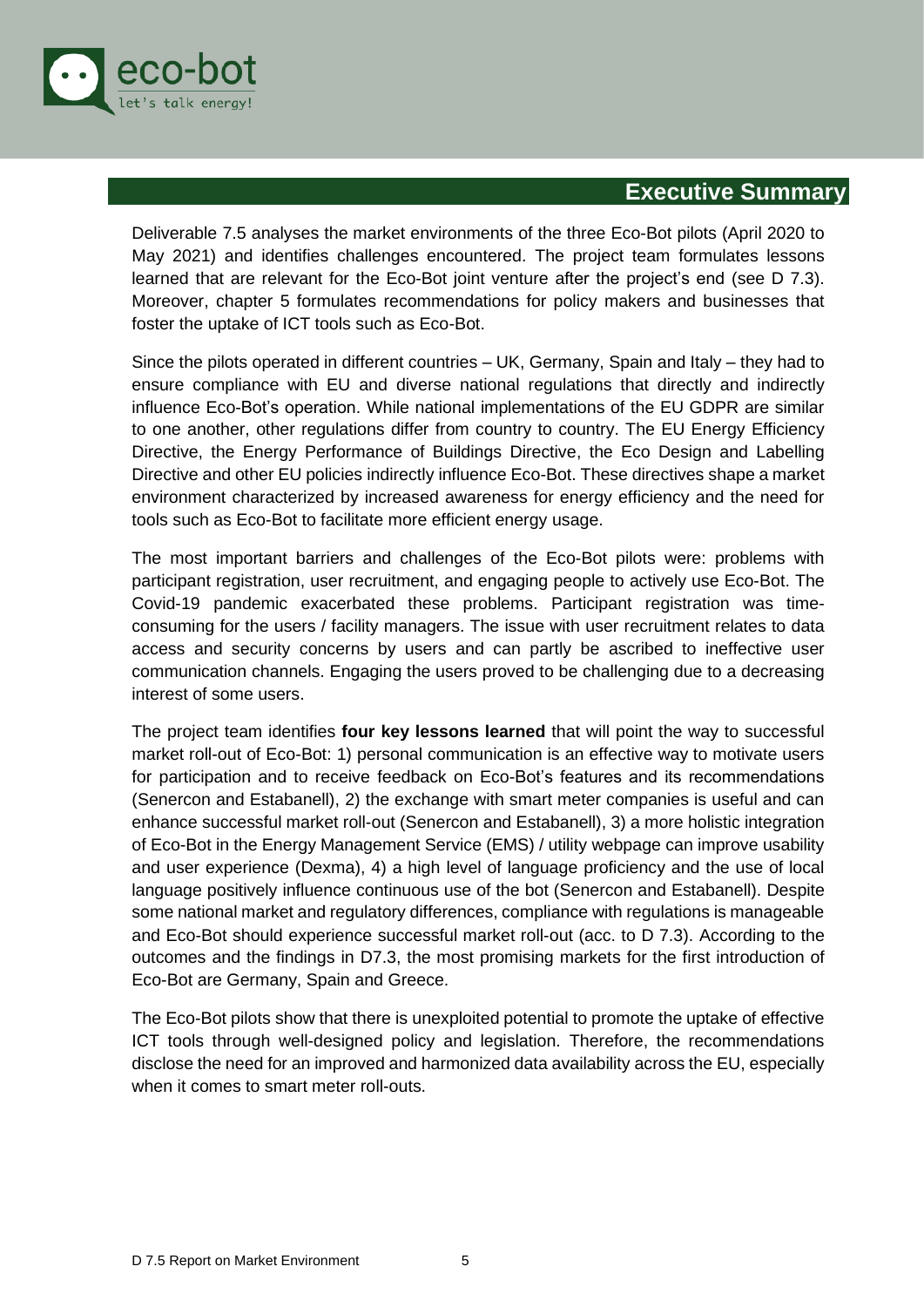

### **1. Introduction**

<span id="page-6-0"></span>Deliverable D 7.5 is based on task T 7.3 (Outside-in report in Eco-Bot market conditions) and describes the market conditions that Eco-Bot encountered in the specific target countries of the three pilots. It shows which market environment Eco-Bot will enter into after the project phase (as in D 7.3) and summarizes the lessons learned from the three pilot cases. In contrast to D 7.3, in which a detailed market analysis is portrayed, this deliverable D7.5 depicts the market environment and the setting the joint venture will operate in.

Furthermore, this deliverable identifies barriers and challenges encountered during the pilot phase and describes mitigation actions taken by each pilot. It also identifies policy frameworks relevant for the uptake of Eco-Bot, both on an EU-wide and national level. Finally, D 7.5 gives concrete recommendations, both for policy makers and businesses, aimed at promoting the uptake or diffusion of energy efficiency measures and tools like Eco-Bot.

The deliverable consists of six chapters. Chapter 1 presents the aim and the structure of the deliverable. Chapter 2 reviews the most relevant governance frameworks that impact Eco-Bot. Here, the impact of regulations passed by the European Commission is assessed first, before the respective target markets Germany, United Kingdom, Spain, and Italy are assessed individually. Chapter 3 presents identified barriers to Eco-Bot's dissemination. The barriers and mitigation actions by the respective pilots SEnerCon, DEXMA, and Estabanell Energía are evaluated. The following chapter 4 summarizes the lessons learned by Eco-Bot's pilots, while chapter 5 presents recommendations for a) policy makers regarding smart metering, behavioral change for energy consumers and funding for projects similar to Eco-Bot and b) for businesses on how to use Eco-Bot most effectively. The closing chapter 6 presents a conclusion of the deliverable.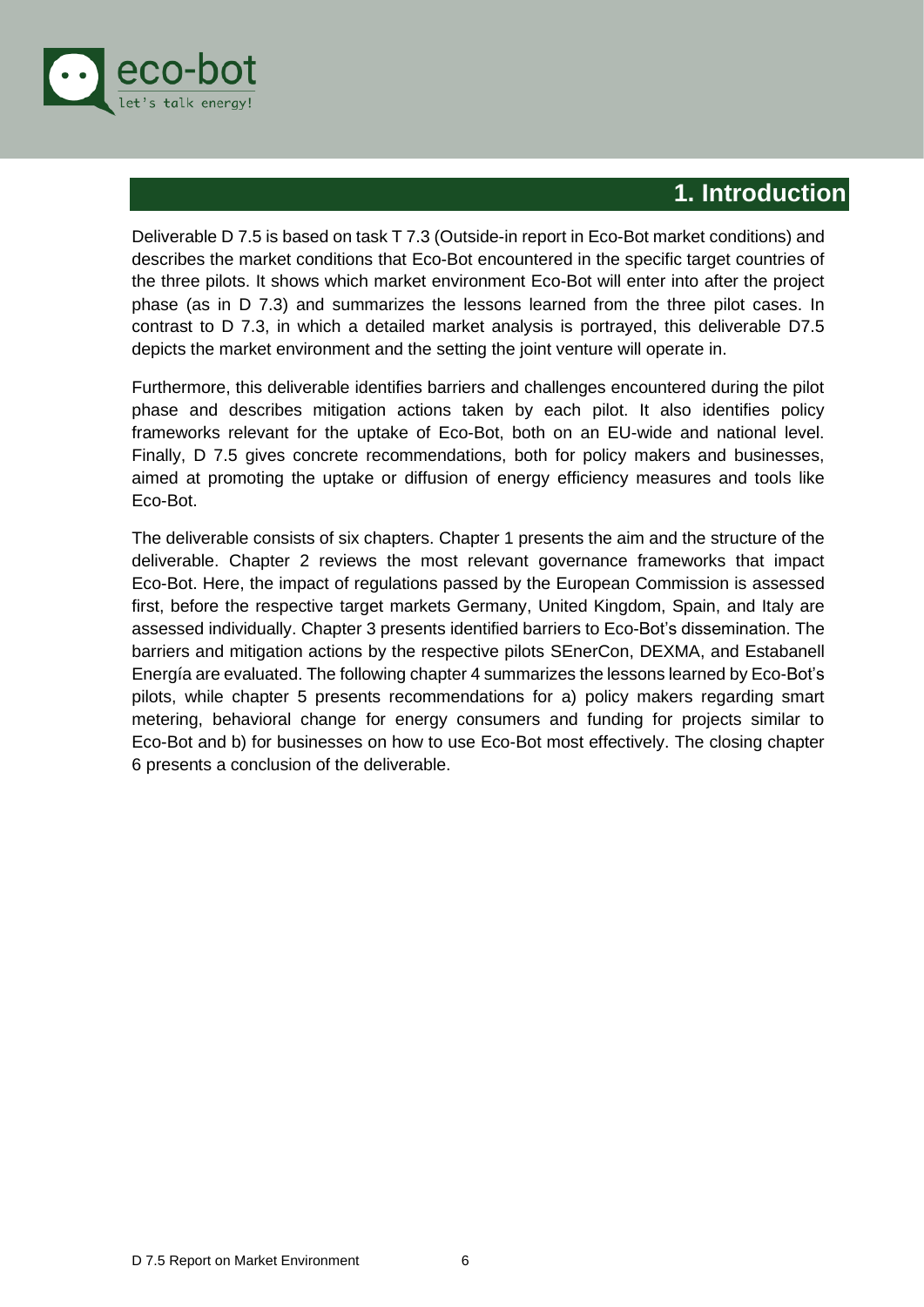

# <span id="page-7-0"></span>**2. Review of relevant Governance Frameworks for the Eco-Bot Project**

### <span id="page-7-1"></span>**2.1. Relevant Regulations**

### **European Level**

<span id="page-7-2"></span>In recent years, the European Union has implemented several policies that indirectly promote the uptake of chatbots such as Eco-Bot in its member countries. With the passing of the Energy Efficiency Directive 2012/27/EU and its 2018 amendment, the EU is requiring all member states to decrease the final energy consumption. Specifically, the EU targets a 32.5% decrease in energy consumption in 2030 compared to 2007 projections. This amounts to a maximum of 1 273 Mtoe of primary energy consumption and 956 Mtoe of final energy consumption to be allowed in 2030. <sup>1</sup> To achieve this target, the EU requires its member states to reduce their energy consumption by  $0,8\%$  each year from 2021 until 2030.<sup>2</sup> Additionally, European energy utilities are required to achieve yearly energy savings of annual sales to final consumers.<sup>3</sup> This directive is especially beneficial for the uptake of Eco-Bot, as potential customer utilities could use Eco-Bot to educate and advice their consumers on how to improve their energy efficiency.

Further legislation to improve energy efficiency was introduced in 2010 with the Energy Performance of Buildings Directive 2010/31/EU (EPBD) and its amendment in 2018. This broad policy directive aims to achieve a decarbonized and highly energy efficient European building stock by 2050. In order to do this, the EPBD requires all new buildings to be Near Zero-Energy Buildings (NZEB) from 31 December 2020 on.<sup>4</sup> Moreover, EU countries must set national energy performance requirements for new and to-be-renovated buildings. The directive also includes an optional scheme for rating the "smart readiness" of buildings, with which smart technologies controlling the energy consumption of buildings shall be promoted.<sup>5</sup>

Accompanying the EPBD, additional efforts to improve the energy efficiency of the European building stock are brought forth by the Renovation Wave Strategy as part of the European Green Deal. This strategy aims at doubling the current rate of energy renovations of buildings.<sup>6</sup> Currently, only 1% of buildings are subject to energy efficient renovation each

<sup>5</sup>[https://ec.europa.eu/energy/sites/ener/files/smart\\_readiness\\_buildings\\_implementing\\_act\\_c2020\\_6929.pdf](https://ec.europa.eu/energy/sites/ener/files/smart_readiness_buildings_implementing_act_c2020_6929.pdf) Last Accessed 27 April 2021

<sup>1</sup> <http://data.europa.eu/eli/dir/2018/2002/oj> Last Accessed: 27 April 2021

<sup>&</sup>lt;sup>2</sup> For Cyprus and Malta, the EU requires only a 0,24% decrease in energy consumption annually.

<sup>3</sup> [https://ec.europa.eu/energy/topics/energy-efficiency/targets-directive-and-rules/obligation-schemes-and](https://ec.europa.eu/energy/topics/energy-efficiency/targets-directive-and-rules/obligation-schemes-and-alternative-measures_en?redir=1)[alternative-measures\\_en?redir=1](https://ec.europa.eu/energy/topics/energy-efficiency/targets-directive-and-rules/obligation-schemes-and-alternative-measures_en?redir=1) Last Accessed: 27 April 2021

<sup>4</sup> [https://ec.europa.eu/energy/topics/energy-efficiency/energy-efficient-buildings/energy-performance-buildings](https://ec.europa.eu/energy/topics/energy-efficiency/energy-efficient-buildings/energy-performance-buildings-directive_en#energy-performance-of-buildings-standards)[directive\\_en#energy-performance-of-buildings-standards](https://ec.europa.eu/energy/topics/energy-efficiency/energy-efficient-buildings/energy-performance-buildings-directive_en#energy-performance-of-buildings-standards) Last Accessed: 27 April 2021

<sup>6</sup><https://eur-lex.europa.eu/legal-content/EN/TXT/?qid=1603122220757&uri=CELEX:52020DC0662> Last Accessed 27 April 2021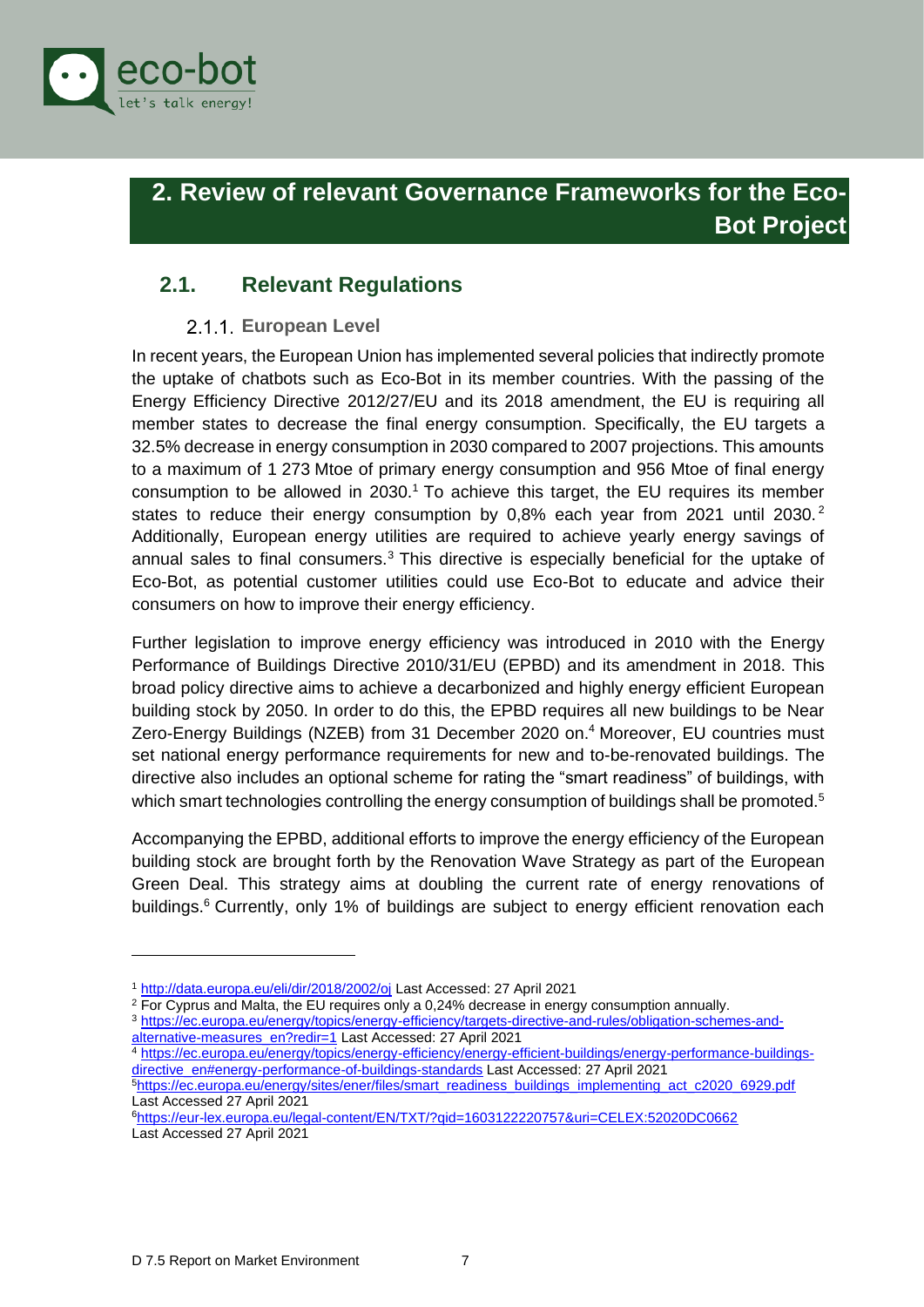

year. <sup>7</sup>Additional relevant legislation for Eco-Bot includes the recast Renewable Energy Directive 2018/2001/EU (RED II), setting a new binding requirement that 32% of all energy consumed in the EU by 2030 needs be generated by renewables. $8$ 

While on the surface, the RED II, the EPBD and the Renovation Wave do not affect Eco-Bot directly, the policy environment shaped by these directives undoubtedly highlights the importance of energy efficiency. As Eco-Bot is designed to be a tool for consumers to easily form energy efficient consumption habits, the chatbot perfectly fits the frameworks of the described policies. Therefore, the presented legislation should be beneficial for the promotion of Eco-Bot, even though it does not target Eco-Bot's operation specifically.

In contrast, the EU has also established widely-adopted regulation regarding the design and energy labelling of consumer goods that directly affects Eco-Bot. Regulation 2017/1369/EU enables customers to make informed choices based on the energy consumption of energyrelated products, as this regulation makes it obligatory to display the energy consumption of household appliances such as dishwashers and refrigerators. <sup>9</sup> This enables an easy comparison between products not only by purchase price but by energy consumption and their subsequent usage costs. For Eco-Bot, this is important as the bot is designed to give consumers recommendations to replace energy-intensive appliances with more efficient ones, based on the labelling information. The Ecodesign Directive 2009/125/EC is supporting this effort by setting minimum standards for energy efficiency for household appliances.<sup>10</sup>

Eco-Bot is also directly affected by the Network and Information Systems Security (NIS) Directive 2016/1148/EU, as it establishes common security standards for electronic communication tools.<sup>11</sup> Moreover, the European Union's General Data Protection Regulation (EU GDPR) provides general rules regulating the usage of consumer data. In Deliverable D1.3, the consortium described in detail how Eco-Bot ensures its compliance with the provisions of the GDPR. This GDPR has been frequently adapted and expanded for data protection legislation within the individual EU countries. The following subchapters will describe how this impacts Eco-Bot.

8[https://eur-lex.europa.eu/legal-](https://eur-lex.europa.eu/legal-content/EN/TXT/?uri=uriserv:OJ.L_.2018.328.01.0082.01.ENG&toc=OJ:L:2018:328:TOC)

<sup>7</sup>[https://ec.europa.eu/energy/topics/energy-efficiency/energy-efficient-buildings/renovation-wave\\_en#a](https://ec.europa.eu/energy/topics/energy-efficiency/energy-efficient-buildings/renovation-wave_en#a-renovation-wave-for-europe)[renovation-wave-for-europe](https://ec.europa.eu/energy/topics/energy-efficiency/energy-efficient-buildings/renovation-wave_en#a-renovation-wave-for-europe) Last Accessed 27 April 2021

[content/EN/TXT/?uri=uriserv:OJ.L\\_.2018.328.01.0082.01.ENG&toc=OJ:L:2018:328:TOC](https://eur-lex.europa.eu/legal-content/EN/TXT/?uri=uriserv:OJ.L_.2018.328.01.0082.01.ENG&toc=OJ:L:2018:328:TOC) Last Accessed 27 April 2021

<sup>9</sup> [https://eur-lex.europa.eu/legal-content/EN/TXT/?uri=uriserv%3AOJ.L\\_.2017.198.01.0001.01.ENG](https://eur-lex.europa.eu/legal-content/EN/TXT/?uri=uriserv%3AOJ.L_.2017.198.01.0001.01.ENG) Last Accessed 25 May 2021

<sup>10</sup> <https://eur-lex.europa.eu/legal-content/EN/TXT/?uri=CELEX%3A32009L0125> Last Accessed 25 May 2021

<sup>11</sup> <https://eur-lex.europa.eu/legal-content/EN/TXT/PDF/?uri=CELEX:32016L1148> Last Accessed 25 May 2021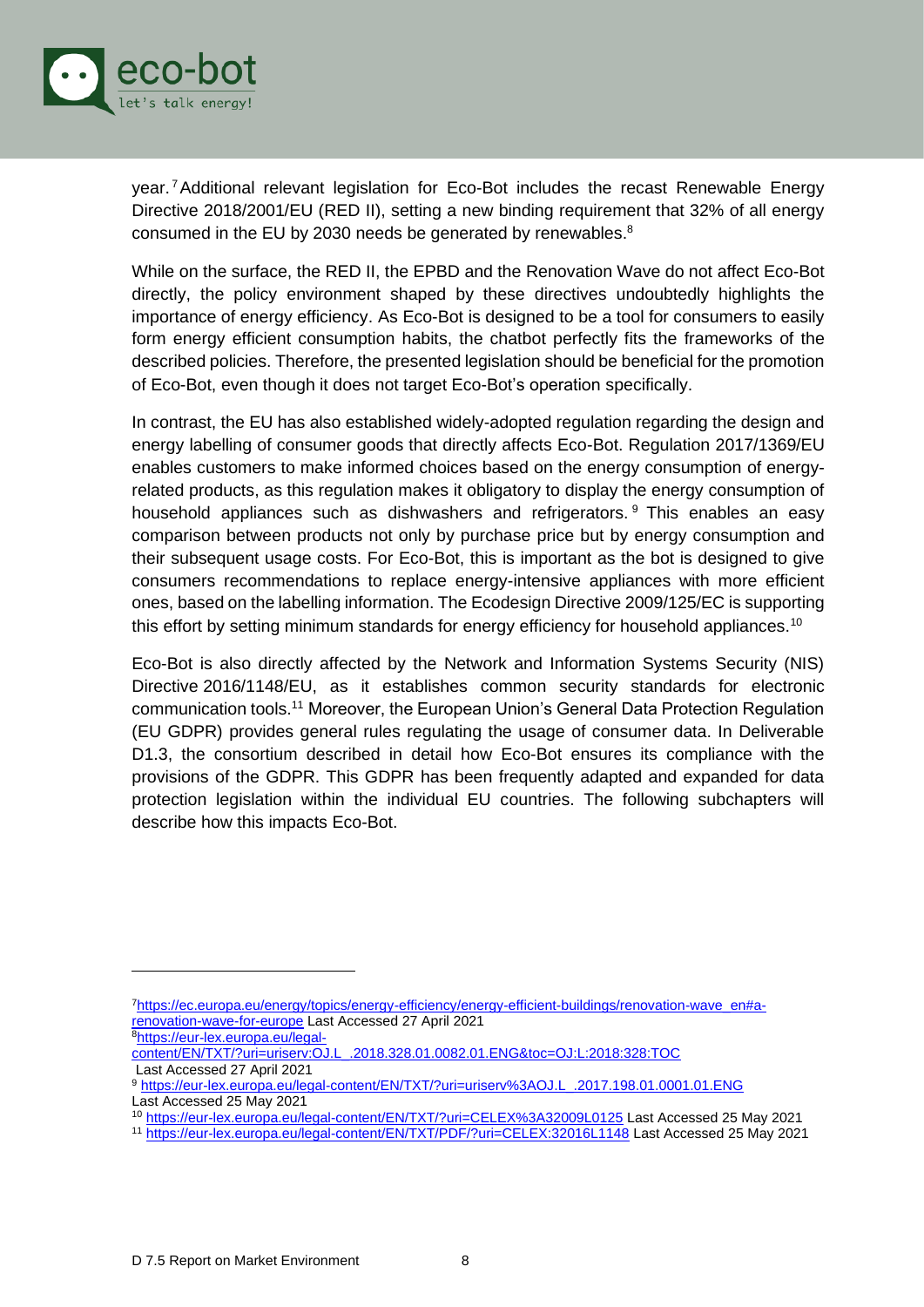

### **Germany**

<span id="page-9-0"></span>D 7.3 accentuates that Germany is one of the markets were Eco-Bot should be introduced first in the near future (please refer to chapter 4 of D 7.3 for a detailed market analysis). The German regulatory landscape was relevant for SenerCon's pilot. In particular, two federal laws affected the piloting phase of Eco-Bot and will be significant for Eco-Bot's commercialization.

In Germany, smart metering is not yet obligatory for all residential buildings. The federal law on metering point operation and data communication in intelligent energy grids ("Gesetz über den Messstellenbetrieb und die Datenkommunikation in intelligenten Energienetzen") is regulating the application of different analogue, modern and intelligent metering systems within different validity and implementation periods.<sup>12</sup>

All analogue meters must be replaced until 2032 by modern metering systems without data communication components that are storing daily, weekly, monthly, and annual energy consumption data (for a two-year period) but that can be upgraded by such a communication component. The upgrade would be an intelligent metering system that can retrieve 15 min. interval data and is combined with a smart metering gateway that is automatically transferring the data to the metering point operator.

The German law "Gesetz zur Digitalisierung der Energiewende" (Law on Digitization of the Energy Transition) regulates the obligation of smart meter installation for private households with an annual electricity consumption between 6,000 and 10,000 kWh until 2020 and a total obligation for all households until 2032. As a lot of Eco-Bot's functionalities can only be used in connection with a smart meter, the smart meter roll-out foreseen in both legislations described above will enhance Eco-Bot's attractiveness on the German market.

#### **United Kingdom**

<span id="page-9-1"></span>DEXMA has several customers (mainly ESCOs and utilities) in the UK.<sup>13</sup> Therefore, the UK regulatory landscape was relevant for DEXMA's pilot, as it is one of DEXMA's main markets.

As the UK has left the European Union, the EU GDPR does no longer apply to UK citizens and businesses. Instead, data protection is regulated by the Data Protection Act of 2018 (DPA). As the DPA was enacted to translate the requirements set in the EU GDPR into UK law, the provisions are largely the same under both legislations. The fundamental change in data regulation since Brexit pertains to the supervisory body, as this power no longer is held by the EU officials, but by the UK information officer.<sup>14</sup> Thus, the Eco-Bot joint venture needs

<sup>12</sup> <http://www.gesetze-im-internet.de/messbg/index.html> Last Accessed 27 April 2021

<sup>&</sup>lt;sup>13</sup> According to the findings in D 7.3 the UK market will not play a central role for the commercialization of Eco-Bot. Nonetheless, it is mentioned in this deliverable D 7.5 for the sake of completeness with regard to the market conditions of Dexma's pilot.

<sup>14</sup> <https://www.whitecase.com/publications/article/gdpr-guide-national-implementation-united-kingdom> Last Accessed 27 April 2021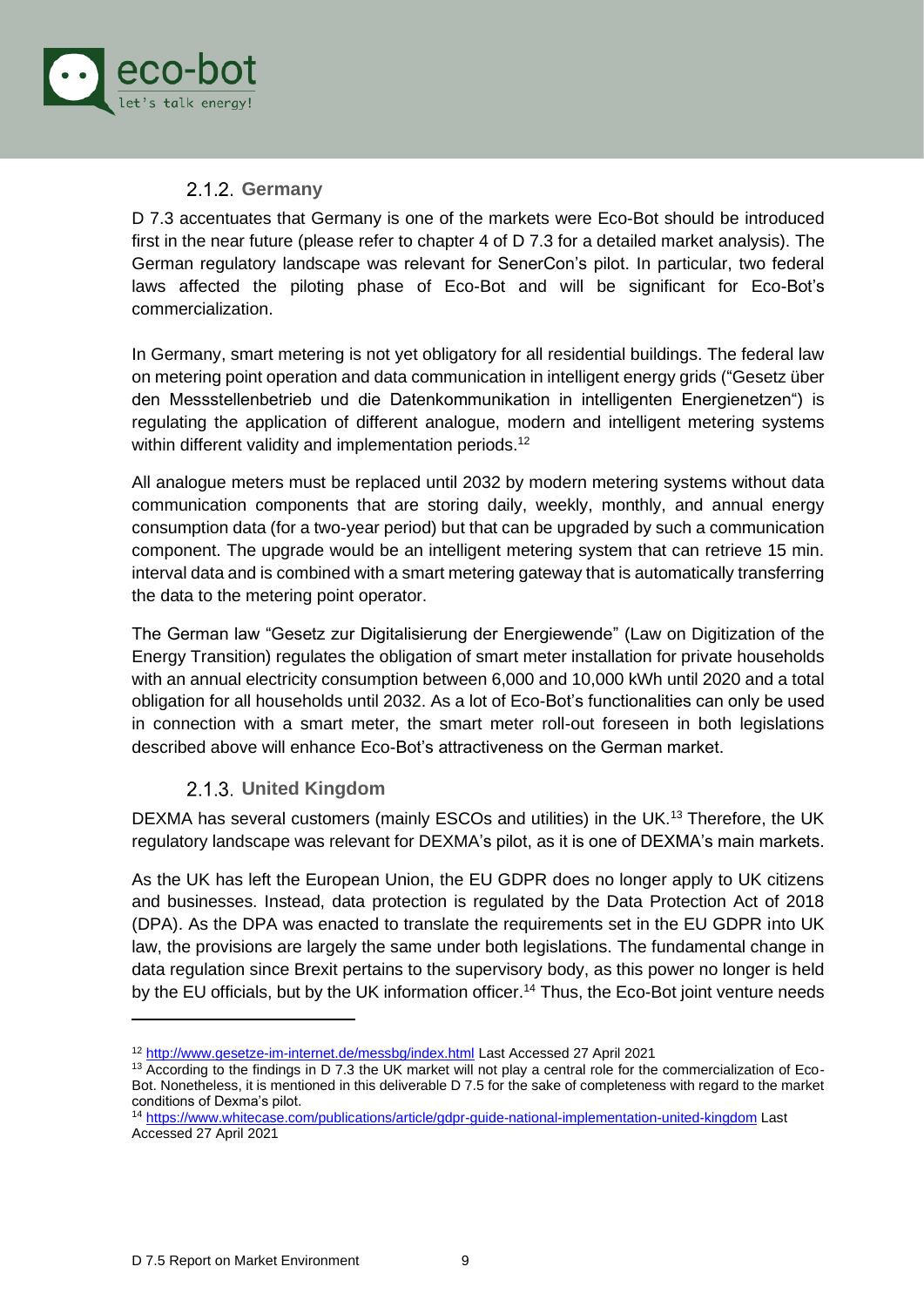

to be aware of any future changes in data protection rules enforced by this office, instead of relying solely on EU-wide regulation.

Besides the DPA, Eco-Bot's operations need to comply with the Privacy and Electronic Communications Regulations (PECR), enacted by the UK government in 2003 to implement the EU's ePrivacy Directive 2002/58/EC. The PECR introduces specific rules for marketing activities, such as emails, calls and text, but also regulates the usage of cookies on websites communication service security.<sup>15</sup> As such, the Eco-Bot team needs to ensure compliance with those policies when active in the UK market.

#### 2.1.4. Spain

<span id="page-10-0"></span>The Spanish regulatory landscape is relevant for DEXMA's pilot (the restaurants participating in the pilot are located in Spain), as well as Estabanell's pilot. Additionally, D 7.3 accentuates Spain as one of the most important markets for Eco-Bot in the near future (please refer to chapter 4 of D 7.3 for a detailed market analysis). Therefore, this section briefly illustrates the Spanish regulatory landscape.

In order to establish the deployment of smart meters, spanish regulation entails that companies gradually have to replace analog meters with digital meters. Due to the complexity of the process the following was foreseen: by the end of 2014, 35% of the total number of meters with up to 15 kW of contracted power had to be replaced, between 1 January 2015 and December 31, 2016, an additional 35% and between 1 January 2017 and 31 December 2018, the remaining 30%. However, in December 2017, the regulations were modified, giving distribution companies a margin so that they could maintain up to a 2% of the total number of meters without replacement, if duly justified and approved by the National Market Competition Commission (CNMC). Today, more than 99% of domestic electricity meters in Spain are smart meters. The report of CNMC includes that more than 26.8 million smart meters were deployed at the end of 2018.

In the domain of data protection there are different laws that relate to the use of Eco-Bot:

• Organic Law 3/2018, of 5 December 2018, on Data Protection and Guarantee of Digital Rights came into force in Spain. The new law adapts the EU GDPR to Spanish legislation and repeals the previous Organic Law 15/1999. The main novelty presented by the Law is the evolution of a model based on the control of compliance that is now based on the principle of active responsibility, which requires a prior assessment by the controller or by the processor of the treatment of the risk generated by the treatment of personal data to adopt appropriate measures.

<sup>15</sup> <https://ico.org.uk/for-organisations/guide-to-pecr/what-are-pecr/> Last Accessed 27 April 2021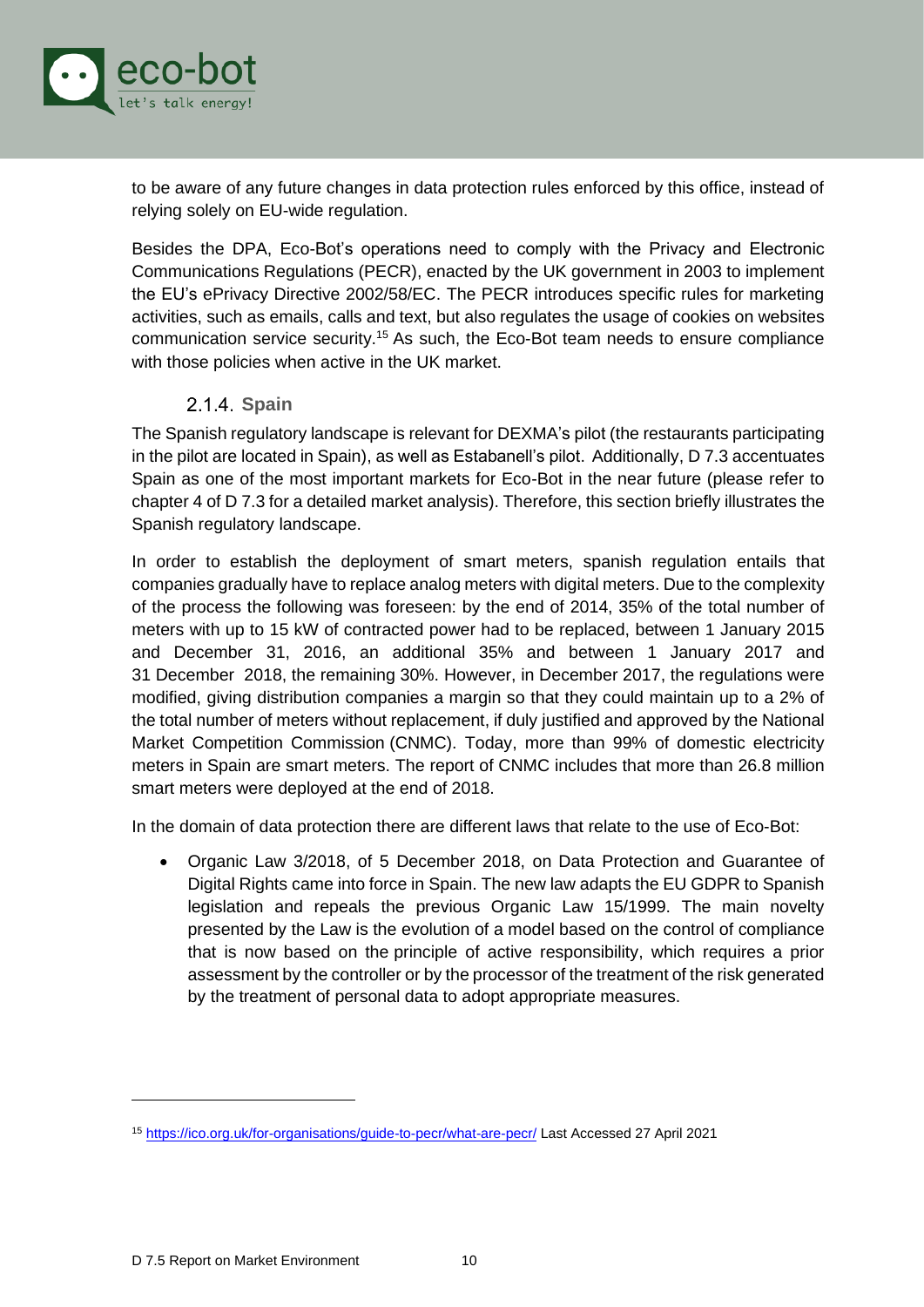

- The national law that implements the Network and Information Systems Security (NIS) Directive 2016/1148/EU <sup>16</sup> is Real Decreto 3/2010, of 8 January 2010. It establishes the principles and requirements of a security policy in the use of electronic means that allows adequate protection of the information.
- Guidelines or best practices for designing information systems used in the energy sector were created by ISACA (Information Systems Audit and Control Association) for IT governance and management. As a support tool for managers, Control Objectives for Information and Related Technologies (COBIT) bridges the gap between technical issues, business risks, and control requirements. The COBIT business orientation includes linking business goals with its IT infrastructure by providing various maturity models and metrics that measure the achievements while identifying associated business responsibilities of IT processes.<sup>17</sup>
- Law 34/2002 of 11 July 2002 on Services of the Information Society and Electronic Commerce (LSSI), incorporates into the Spanish legislative system Directive 2000/31/CE of the Council and of the European Parliament regulated aspects of the Information Society Services, in particular those related to electronic commerce. The LSSI establishes for both the providers of intermediation services, the companies that offer their products and the citizens who have a web page, the necessary rules for the use of this network. At the same time, it also regulates possible economic activity generated around the purchase and sale of all kinds of products and services.

#### **Greece**

<span id="page-11-0"></span>Greece, too, is one of the most important markets for Eco-Bot in the near future (please refer to chapter 4 of D 7.3 for a detailed market analysis). Therefore, this section illustrates the Greek regulatory landscape.

In Greece, the EU GDPR was implemented through Law 4624/2019 ("Data Protection Law").<sup>18</sup> It entered into force in August 2019, without any major deviations from the EU GDPR applicable to Eco-Bot. Further relevant legislation for which Eco-Bot needs to ensure compliance includes Law 4070/2012, on electronic communication and Law 3115/2003,

<sup>16</sup> [https://op.europa.eu/en/publication-detail/-/publication/d2912aca-4d75-11e6-89bd-01aa75ed71a1/language](https://op.europa.eu/en/publication-detail/-/publication/d2912aca-4d75-11e6-89bd-01aa75ed71a1/language-en)[en](https://op.europa.eu/en/publication-detail/-/publication/d2912aca-4d75-11e6-89bd-01aa75ed71a1/language-en) Last Accessed 18 May 2021

<sup>17</sup> [https://www.simplilearn.com/what-is-cobit-significance-and-framework-rar309-](https://www.simplilearn.com/what-is-cobit-significance-and-framework-rar309-article#:~:text=COBIT%20stands%20for%20Control%20Objectives,for%20IT%20governan)

[article#:~:text=COBIT%20stands%20for%20Control%20Objectives,for%20IT%20governan](https://www.simplilearn.com/what-is-cobit-significance-and-framework-rar309-article#:~:text=COBIT%20stands%20for%20Control%20Objectives,for%20IT%20governan) Last Accessed 27 April 2021

<sup>18</sup> <https://www.whitecase.com/publications/article/gdpr-guide-national-implementation-greece> Last Accessed 27 April 2021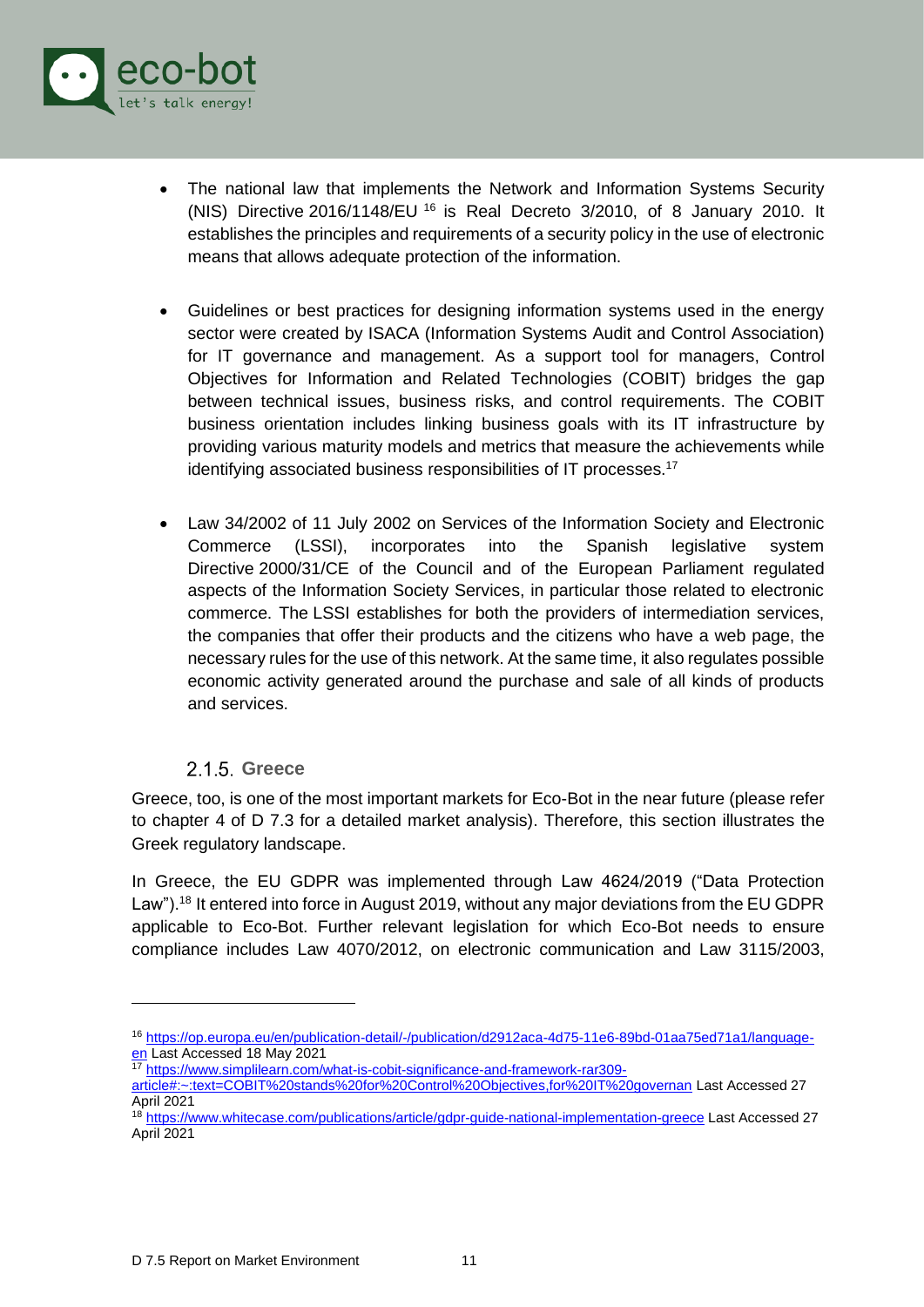

which further provides provisions for the protection of communications privacy.<sup>19</sup> To successfully operate in the Greek market, Eco-Bot needs to ensure its compliance with those regulations, as well as any future regulations that might be relevant for chatbot communication or electricity supply.

The smart meter roll-out has been somewhat complicated in Greece. While the development for a smart meter network was approved by law in 2011, it was later challenged due to appeals to the Council of State. Resolving those legal challenges, a five-year development plan for the pilot installation of smart meters for consumers has been introduced by the central Hellenic Electricity Distribution Network Operator (HEDNO), set to install 7.5 million smart meters in Greece within the next six years.<sup>20</sup>

#### **Italy**

<span id="page-12-0"></span>The Italian regulatory landscape is relevant for DEXMA's pilot, as, along with Spain, the UK and France, it is one of DEXMA's main markets.<sup>21</sup>

The Legislative Decree 102/2014, approved on 04 July 2014<sup>22</sup>, is the primary law in Italy that enables smart metering for electricity in Italy. This law transposes the EU Directive on Energy Efficiency (Directive 2012/27 / EU) and its main points regarding Eco-Bot are:

- The obligation for large companies and energy intensive companies to perform energy audits using certified entities every four years.
- This regulation envisages the smart meter enabling requirements preparation by the AEEGSI (Italian Regulatory Authority for Electricity, Gas and Water), which the DSOs are committed to comply with. It also envisages the preparation of activities to provide individual smart meters to the final users.

<sup>22</sup> EED implementation in Italy, Concerted Action Energy Efficiency Directive, available at: [https://www.google.com/url?sa=t&rct=j&q=&esrc=s&source=web&cd=&cad=rja&uact=8&ved=2ahUKEwi8-](https://www.google.com/url?sa=t&rct=j&q=&esrc=s&source=web&cd=&cad=rja&uact=8&ved=2ahUKEwi8-8L9oLDwAhUqZhUIHTrCCN8QFjAAegQIAxAD&url=https%3A%2F%2Fwww.ca-eed.eu%2Fcontent%2Fdownload%2F3506%2Ffile%2FNational%2520Implementation%2520Report%25202016%2520-%2520Italy.pdf%2Fattachment&usg=AOvVaw1YrITAsXKoPqTdGB7EQKuE)

<sup>19</sup> [https://iclg.com/practice-areas/telecoms-media-and-internet-laws-and-regulations/greece#](https://iclg.com/practice-areas/telecoms-media-and-internet-laws-and-regulations/greece) Last Accessed 27 April 2021

<sup>20</sup>[https://www.newmoney.gr/roh/palmos-oikonomias/epixeiriseis/deddie-erchonte-75-ekatommiria-exipni](https://www.newmoney.gr/roh/palmos-oikonomias/epixeiriseis/deddie-erchonte-75-ekatommiria-exipni-metrites-pou-fernoun-epanastasi-stin-diachirisi-tis-ilektrikis-energias/)[metrites-pou-fernoun-epanastasi-stin-diachirisi-tis-ilektrikis-energias/](https://www.newmoney.gr/roh/palmos-oikonomias/epixeiriseis/deddie-erchonte-75-ekatommiria-exipni-metrites-pou-fernoun-epanastasi-stin-diachirisi-tis-ilektrikis-energias/) Last Accessed 27 April 2021

 $21$  According to the findings in D 7.3 the Italian market will not play a central role for the commercialization of Eco-Bot. Nonetheless, it is mentioned in this deliverable D 7.5 for the sake of completeness with regard to the market conditions of DEXMA's pilot.

[<sup>8</sup>L9oLDwAhUqZhUIHTrCCN8QFjAAegQIAxAD&url=https%3A%2F%2Fwww.ca-](https://www.google.com/url?sa=t&rct=j&q=&esrc=s&source=web&cd=&cad=rja&uact=8&ved=2ahUKEwi8-8L9oLDwAhUqZhUIHTrCCN8QFjAAegQIAxAD&url=https%3A%2F%2Fwww.ca-eed.eu%2Fcontent%2Fdownload%2F3506%2Ffile%2FNational%2520Implementation%2520Report%25202016%2520-%2520Italy.pdf%2Fattachment&usg=AOvVaw1YrITAsXKoPqTdGB7EQKuE)

[eed.eu%2Fcontent%2Fdownload%2F3506%2Ffile%2FNational%2520Implementation%2520Report%25202016](https://www.google.com/url?sa=t&rct=j&q=&esrc=s&source=web&cd=&cad=rja&uact=8&ved=2ahUKEwi8-8L9oLDwAhUqZhUIHTrCCN8QFjAAegQIAxAD&url=https%3A%2F%2Fwww.ca-eed.eu%2Fcontent%2Fdownload%2F3506%2Ffile%2FNational%2520Implementation%2520Report%25202016%2520-%2520Italy.pdf%2Fattachment&usg=AOvVaw1YrITAsXKoPqTdGB7EQKuE) [%2520-%2520Italy.pdf%2Fattachment&usg=AOvVaw1YrITAsXKoPqTdGB7EQKuE](https://www.google.com/url?sa=t&rct=j&q=&esrc=s&source=web&cd=&cad=rja&uact=8&ved=2ahUKEwi8-8L9oLDwAhUqZhUIHTrCCN8QFjAAegQIAxAD&url=https%3A%2F%2Fwww.ca-eed.eu%2Fcontent%2Fdownload%2F3506%2Ffile%2FNational%2520Implementation%2520Report%25202016%2520-%2520Italy.pdf%2Fattachment&usg=AOvVaw1YrITAsXKoPqTdGB7EQKuE) Last Accessed: 28 April 2021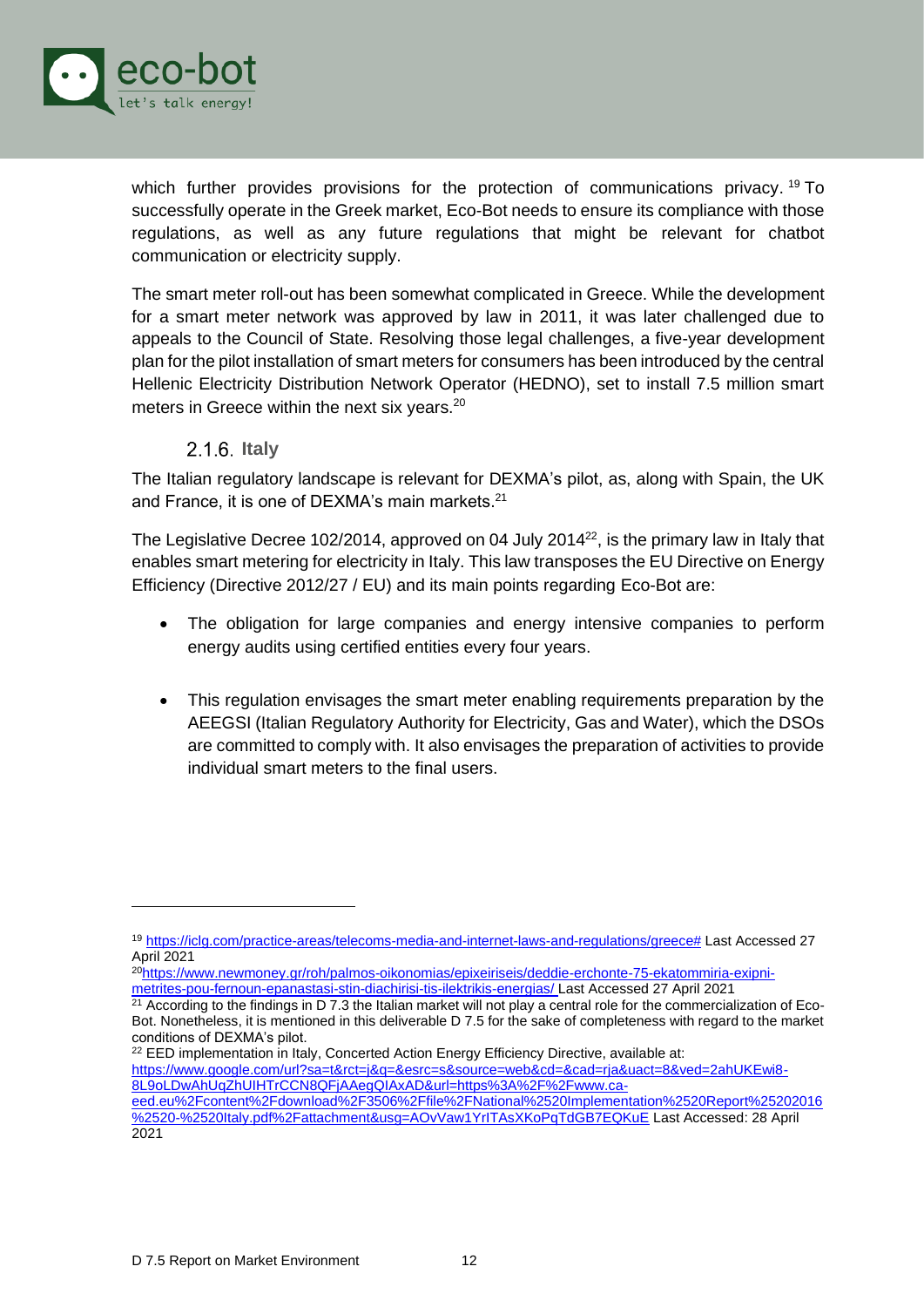

• The introduction of annual energy upgrading interventions in public buildings from 2014 to 2020, and intervention programs for the rehabilitation of public and private buildings.

With regards to data privacy, the Legislative Decree No 101/2018 adapted Italian law to the EU GDPR<sup>23</sup>, which amended Legislative Decree No 196/2003 setting out the Italian privacy code and entered into force on 19 September 2018. The main specification of national data protection legislation that affect Eco-Bot is the exemption on the data subject's right to erasure and to be provided information if the personal data processing purposes are statistical, related with historical or scientific research or in the public interest.

<sup>23</sup> GDPR Guide to National Implementation: Italy, White&Case:

<https://www.whitecase.com/publications/article/gdpr-guide-national-implementation-italy> Last Accessed: 26 May 2021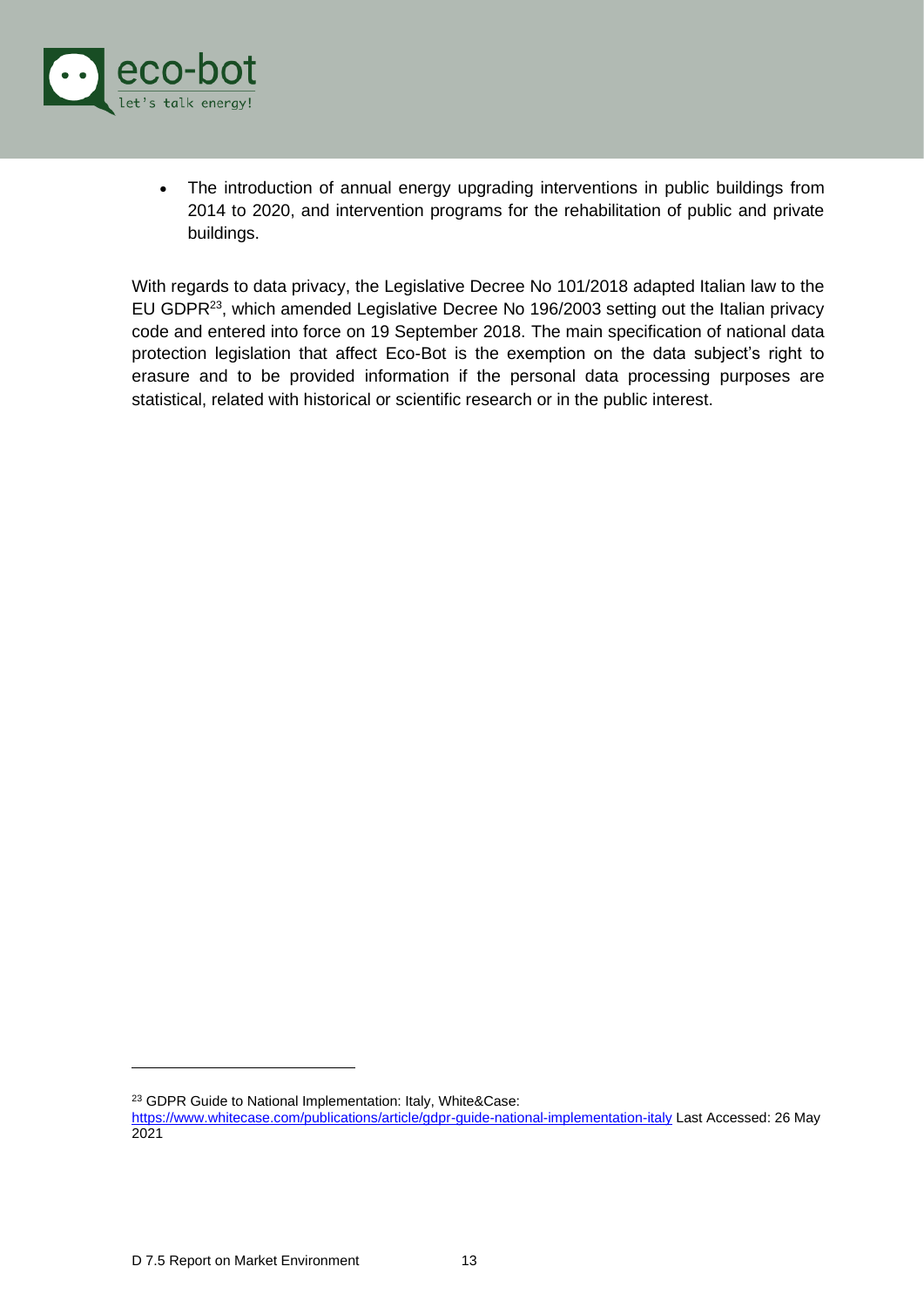

### <span id="page-14-0"></span>**3. Eco-Bot Market Environment: Barriers and Challenges**

This chapter summarizes barriers and challenges encountered during the pilot phases for all three pilots: SEnerCon, Estabanell and Dexma. A detailed illustration of barriers and challenges per pilot case is given in deliverables D5.2, D5.3 and D5.4 respectively.

### <span id="page-14-1"></span>**3.1. SEnerCon: Specific barriers and mitigation actions**

The project team identified four main categories of barriers for SenerCon's pilot in Germany. The following section describes these categories and the respective barriers encountered.

#### **Participant Recruitment and Engagement**

One of the main challenges for SEnerCon was the recruitment – mainly at the beginning of the pilot phase - and the retention of reliable participants for the pilot.

Prior to the start of the pilot, a significant number of SEnerCon's users holding an iESA account expressed their interest in participating in the pilot. After the launch of the Eco-Bot pilot, only very few iESA users participated in the pilot. And after some time, several users became "silent" users (i.e. not using Eco-Bot on a regular basis). SEnerCon took further recruitement actions and sent out mailings to more than 3,000 iESA users. The SEnerCon team continued with the recruitment process and took actions (such as direct emailing and phone calls) in engaging the existing users to interact with the bot more.

At the start of the pilot in April 2020 technical problems were one reason why initially interested persons did not further use and interact with the bot. The problems were: Eco-Bot switched to English as chat language, instead of remaning with German language. This confused some users, who subsequently dropped out off the pilot.

User engagement in general proved to be difficult. Users without smart meters lost interest in Eco-Bot, as the bot's functionalities were limited without smart meter data and the users had to manually enter energy data. The project team encouraged users via personalized emails, motivation mailings that promoted Eco-Bot usage, and offering incentives and lotteries. With some active users, a more personal relationship was build.This exchange lead to interesting interviews with some of the users.

In Germany, electricity bills are only sent once a year. This is very often the moment where users are visiting the iESA and enter their energy and cost data of the bill. In other countries like Spain customers get their energy bill every two months, so the occasion to engage with an energy monitoring system occurs more often

The Covid-19 pandemic is one major additional reason why participants lost interest in Eco-Bot. Users had other, very pressing and fundamental worries regarding their health, their jobs, and children's education hence the frequent use of a chatbot on energy efficiency was less than secondary in their lives . Additionally, some users did not have the time to engage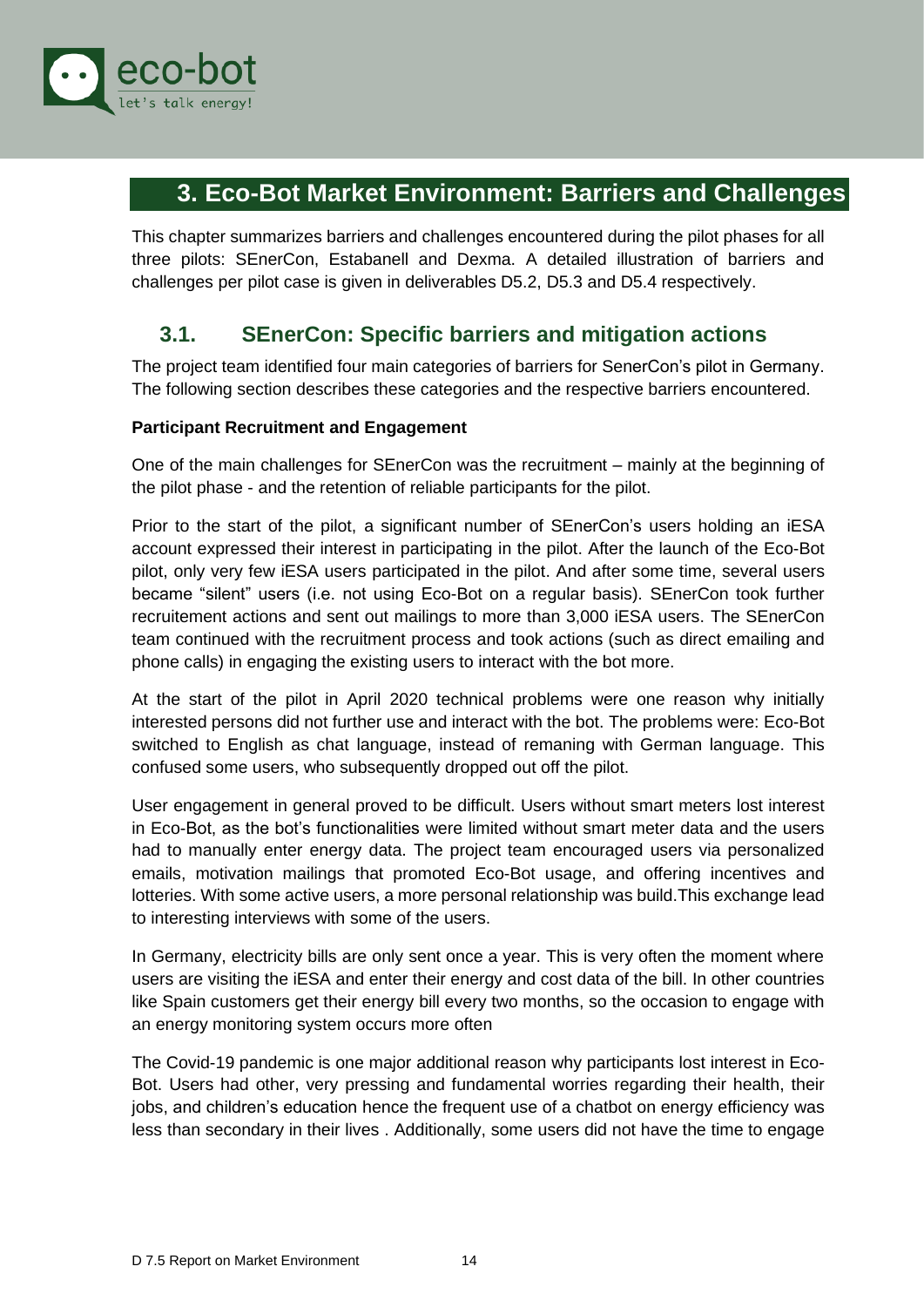

with a chatbot due to increased social and household duties (i.e. child care, home schooling and working from home). These circumstances contributed to a lack of interest to engage with yet another online tool like a chatbot, as time spent with digital tools for web communication increased significantly since the start of the pandemic (screen fatigue).

#### **Smart meter installation**

With regard to the smart meter installation, SEnerCon encountered additional barriers. It was challenging to find iESA users that were willing to install Discovergy smart meters in their homes. To mitigate that fact, SEnerCon committed to take over the annual smart metering service charge of € 100 for two years (longer than the pilot duration) and the installation cost for the meters. (After that period, the users would have to pay the annual fee of  $\epsilon$  100 by themselves or the reinstallation of a conventional meter of the utility in case they would not like to keep the smart metering service of Discovergy.) Six users were interested in installing a free smart meter in their homes. Of those six, two users had PV installations that disturb the NILM process and thus had be excluded. One user had two metres installed in his home that could not be replaced by a single Discovergy smart meter (which would have been necessary for the use of Eco-Bot, as it can only interact with one meter).

For the remaining users that were still interested in a smart meter, the installation of Discovergy smart meters was set on hold due to the Covid-19 pandemic for several months. When Discovergy restarted the installations, the waiting lists for new customers were too long and the date of installation would have been beyond project lifetime.

In general, for tenants of rented appartments, it is very difficult to install a smart meter in their homes due to administrational processes. In some cases, electricity meters are located outside of the apartments, further complicating the installation process.

In addition to the installation process, the transfer of large data amounts from the smart meters to the iESA proved to be difficult and time-consuming (lasting 36 hours in some cases). This led to users losing interest. SEnerCon's staff convinced them to participate in the project by providing them with personalized support in long support calls.

In some cases, the smart metering data transfer did not run smoothly and data had to be manually re-transferred into the iESA account by developers.

#### **Registration process**

The registration to Eco-Bot on the iESA website proved to be more time-consuming than expected and led to users loosing interest. For tracking and evaluation reasons of the Eco-Bot project, each user had to fill in one or two (depending on smart meter installation) questionaires when registering for the bot. After answering these questions, the website enabled the user to click back to their iESA account to finalized the registration. Due to programming reasons, participants were able to start using the bot after a delay of 24 hours, as their data first had to be transferred between iESA and the central backend. SenerCon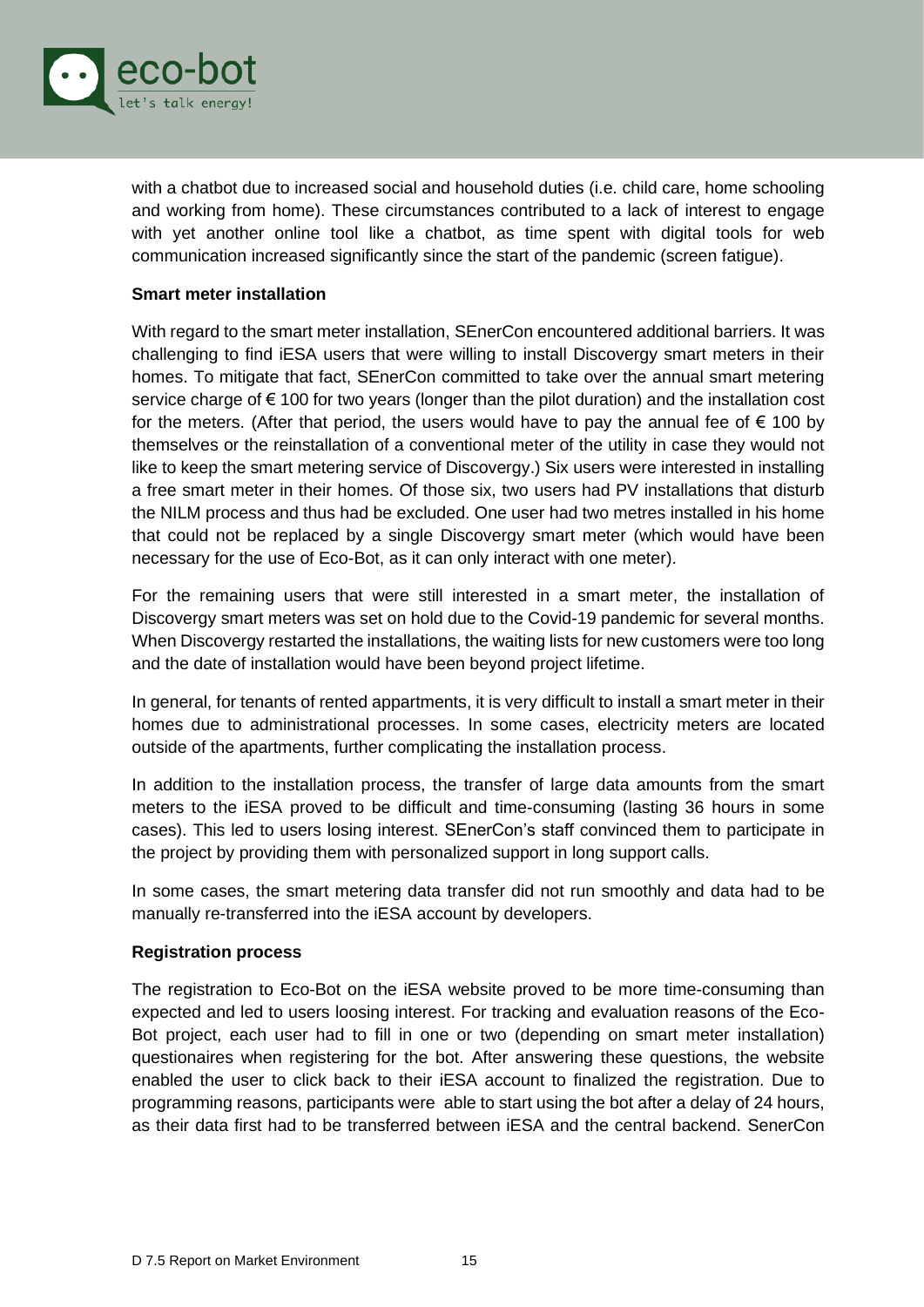

took initiated users (by emails and phone calls) to start using Eco-Bot. Some of the users never came back after the initial registration, others were convinced and started to use the bot.

#### **Data protection**

In general, German users are rather reluctant to share their data especially regarding smart metering data. This can be ascribed to some critical publications in the press in the recent past. Thus, data security and related questions by some users were a major obstacle to convince people of using Eco-Bot. User asked very specific questions. The SenerCon team managed to dispel doubts by continuously and patiently answeringquestions by phone or email.

### <span id="page-16-0"></span>**3.2. DEXMA: Specific barriers and mitigation actions**

The barriers detected during DEXMA's pilot phase and the mitigation actions to address them are described in this section and can be classified into three categories: recruitment, energy management, as well as barriers related to the Covid-19 pandemic.

#### **Participant Recruitment and Engagement**

During the recruitment phase before the start of the pilot, DEXMA contacted its partners participating in DEXMA's Beta Tester Programme, whose aim is to share new functionalities and validate them through participants' feedback. Several partners were interested initially, but some partners' interest decreased significantly at the start of the pilot phase. Meanwhile other partners, who had already committed buildings to the pilot were not able to obtain legal permission from the businesses that had given a verbal agreement to share their energy data for the duration of the project: E.g. two hotels located in Andorra. Despite these circumstances, recruitment targets for users and buildings have been met, as described in Deliverable D5.4.

To mitigate these initial recruitment challenges, DEXMA extended its recruitment activities during the pilot phase among its partners and other customers. Towards the end of the pilot, DEXMA was able to recruit ten bank branches to its pilot phase, which were managed by DEXMA's energy management team.

#### **Energy management**

The main users of Eco-Bot in the commercial pilot have been energy managers. This is mainly because one of the key elements of the unique value proposition (UVP) is that Eco-Bot saves time as it gives direct energy Key Performance Indicators (KPIs) and insights to the energy managers without having to navigate through several screens and location hierarchies (cf. D7.3). However, energy managers generally found it hard to dedicate time for training and use of the tool, as the time they dedicated to the chatbot was time they could not dedicate to other tasks. Also, the implementation of recommendations given by Eco-Bot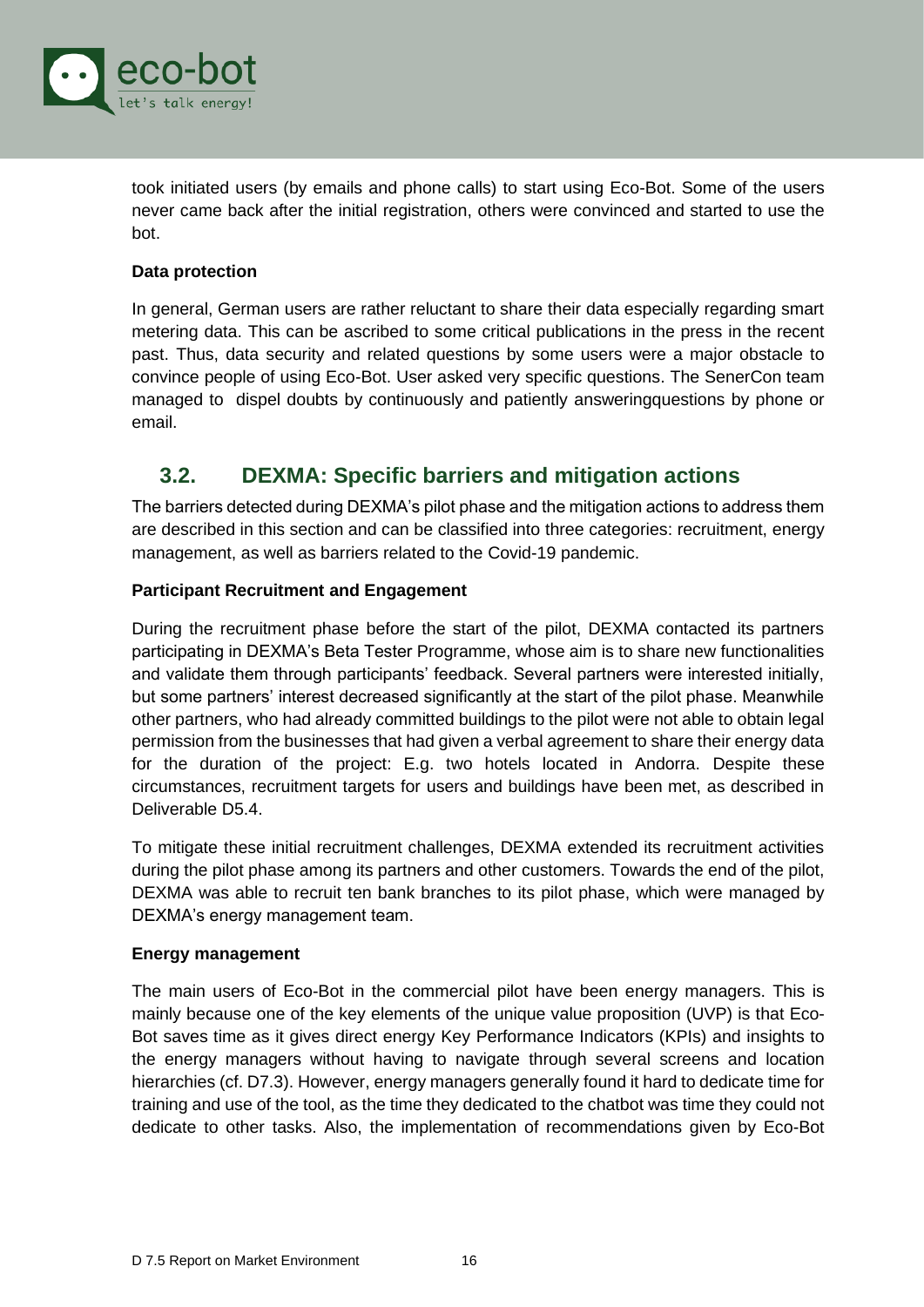

faced a barrier. Often, energy managers did not have the means to validate that a recommendation had been implemented, because many of the recommendations related to behavioural recommendations and involved the participation of the building users. DEXMA mitigated the effect of these barriers by creating training documentation for users and periodically contacting the users to encourage them to use the tool and to give feedback about its use (please refer to D 5.4 for details).

#### **Covid-19 barriers**

The non-residential pilot started at the beginning of April 2020, when a lockdown was enforced in Spain, Italy and UK, the countries where the pilot participants are located. The businesses participating at the start the pilot were restaurants, supermarkets, and one hotel. In particular restaurants and the hotel were highly affected by the lockdown, since many were forced to close. In some closed-down businesses technical issues occurred, which could not be solved until after the lockdown. This led to loss of energy data for these periods and subsequently data could not be analyzed. Furthermore, the pandemic put the participating Energy Service Companies (ESCOs) under financial stress, and they shifted their priorities to reinforce their cash-flow and energy managers saw their availability to dedicate time to Eco-Bot reduced. The barriers caused by the Covid-19 pandemic were mitigated partially by increasing DEXMA's engagement with users by sending periodic emails, newsletters, and interviews to users, with the aim of empowering users and obtaining valuable feedback from them.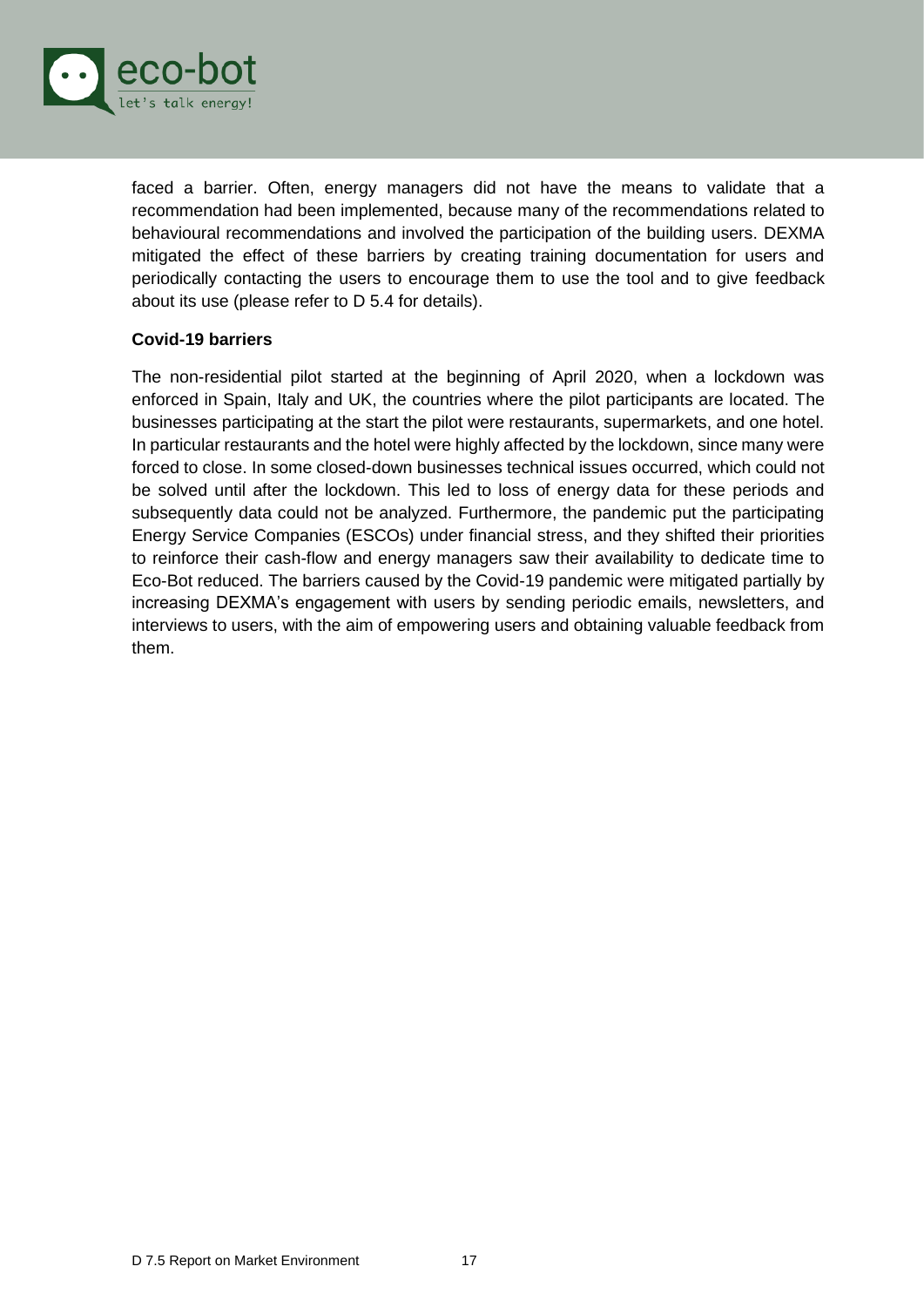

### <span id="page-18-0"></span>**3.3. Estabanell: Specific barriers and mitigation actions**

For Estabanell's pilot, four main barriers were detected thorough the pilot phase: user engagement and communications with clients; contract owner / tenant issue; access to consumption data and translation issues. All barriers are described below.

#### **User engagement and communication with clients**

The main barrier for the deployment of Eco-Bot and effective testing of the system was the unwillingness of end-users to take part in the pilot. Unfortunately, the first phase of recruitment was scheduled to take place exactly in the same time frame that the Covid-19 pandemic first hit Europe (please refer to D 5.1 for details). However, even in the months that followed – in which the situation settled down to some degree – raising interest among the residential clients of Estabanell was difficult.

Along with the recruitment activities, a lot of effort was put in the engagement of the registered users. Different strategies and communication tools were applied (such as newsletter, mailing, demo-sessions, webinars, social media posts, price competition etc.) each of them with varying results (please refer to D 5.1 for details). Despite all these efforts, it was very challenging to raise interest among the participants and receive proper user feedback in order for the project to improve and develop as planned. For the same reason, the user survey was only sparsely answered by users. 15 answers were collected for the mid-term evaluation (out of > 50 participants testing the pilot).

Despite of Estabanell's efforts to engage Eco-Bot users, (i.e., monthly newsletters, organized demo sessions, webinars), the results achieved were not satisfactory. What became apparent is that Estabanell lacks an effective digital communication channel. Generally, the social media posts do not entail a lot of views or trigger reactions, and email communication takes place almost exclusively for billing purposes. In theory, Estabanell's client area on the company's website could serve as an alternative communication channel. However, only 30% of the total number of clients are registered to use this service. Therefore, communication through that channel only reaches a fraction of all customers, as 70% percent of all clients simply do not use this form of communication.

A possible reason for the difficulty to communicate with consumers is the demographic structure of Estabanell's costumers. The average client of Estabanell prefers to visit the office or to contact customer service by phone and does not engage with digital tools, a lesson learned during the pilot phase. Thus, it is challenging to motivate the average client to use digital tools and engage her or him through a web application. While this applies to a majority of Estabanell clients, there are still some clients for whom digital communication could be effective, yet it is still to be determined how to reach this type of client open for digital communication in an effective way.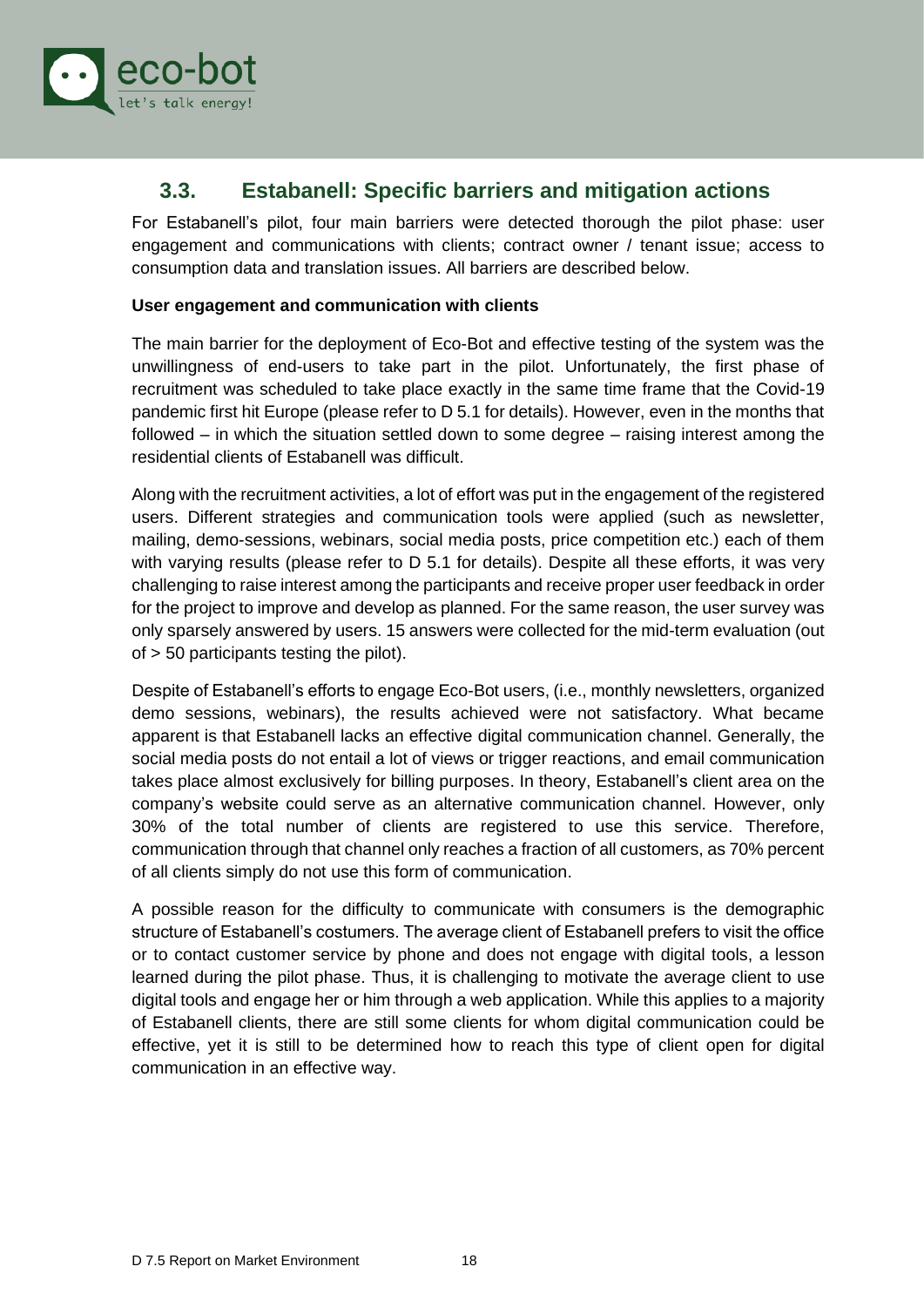

#### **Contract owner / tenant problem**

A first barrier to overcome participation in the pilot was being the owner of the electricity contract and the meter of the household. A lot of people living in buildings served by Estabanell are tenants instead of the building owners, and were therefore not able to register for the Eco-Bot pilot. This legal issue of personal data processing is an obstacle for the deployment of Eco-Bot for every type of client.

#### **Access to consumption data**

Spanish retailers receive, by regulation, their clients' hourly consumption data once a month from the respective distribution system operators (DSOs) for billing purposes. This low granularity of data access significantly affects the almost real-time monitoring Eco-Bot is able to provide.

As one of the main features of the bot is to monitor the consumption before the arrival of the monthly utility bill, as well as the ability to suggest user corrective actions, a preselection of clients of Estabanell was made at the starting phase of the pilot. Only the clients of both Estabanell Energía and Estabanell Distribució (the DSO of Estabanell, which is legally a separate company) were allowed to be part of the pilot. An agreement was made with Estabanell DSO in order to receive the consumption data with higher frequency and provide a complete service to the user.

However, this was possible only because Estabanell Energía profits from their special relationship with Estabanell Distribució, both being part of the same group of companies, and because most of the clients of Estabanell Energia also belong to Estabanell Distribució. However, a solution to the low granularity of data from DSO providers needs to be found for providing the Eco-Bot service to client companies that operate exclusively as electricity retailers and do not enjoy the same relationships with their respective DSOs as Estabanell. The same is true for client companies that serve a customer base spread among different DSOs.

Even with the described preselection of clients, the problem of incomplete data set remained, though in a minor amplitude. The communication system, working via power line communication (PLC), among smart meters (SMs) and data concentrators has its limitation, and cannot provide high data quality for all clients. The missing consumption data points and the one-hour-granularity of the available data also affected NILM calculation, resulting in a multitude of non-available data periods.

An option that was evaluated to solve those issue during the project was the installation of an advanced meter in the household of the participants. Adding this parallel infrastructure that directly communicates with Eco-Bot backend permits to bypass the DSO to have higher quality real-time data and with a higher granularity than provided by fifth-generation smart meters nowadays installed in Spain. However, this solution requires an installation from a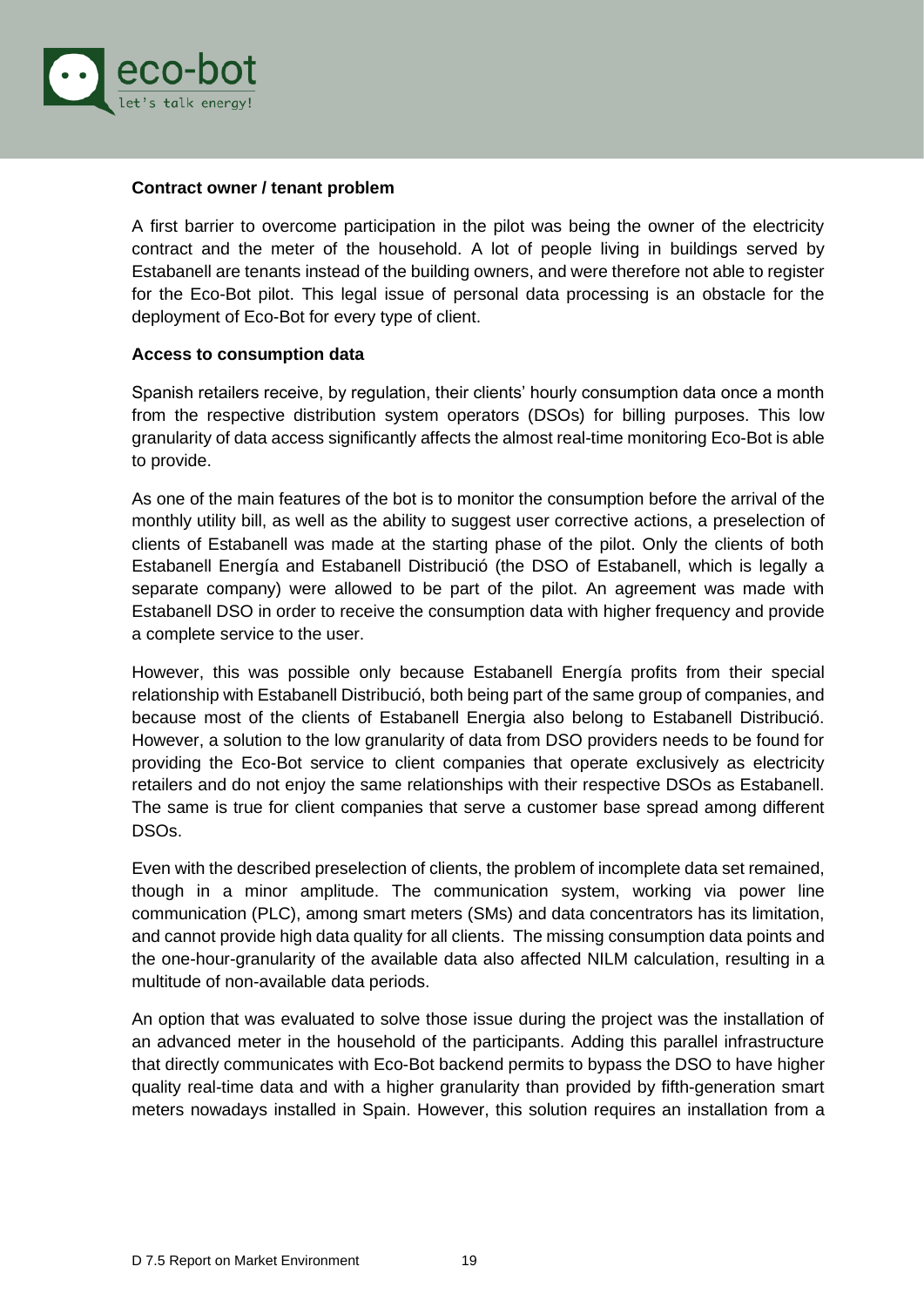

technician and an intrusion in the clients' households, adding a significant barrier to the uptake of Eco-Bot.

#### **Translation problems**

To interact with the users in their native language the bot needs to be customized and adapted to the location of the final end users. It is therefore important for Eco-Bot to be able to provide the recommendations and the narrative content in the specific language. As Estabanell has been part of the Eco-Bot consortium, translation problems (from English to Spanish or Catalan) were easily and quickly resolved when needed. However, future clients will not have access to this shortcut communication. For future dissemination of Eco-Bot, it needs to be considered that an extra step of translation will be needed for every update of the bot.

Furthermore, the wrong intents made by the users (i.e. questions to the bot that it does not understand) need to be understood and, in some cases, the narrative content should be changed or more use cases added. It is even more important in this case that someone in the Eco-Bot joint venture formed after the end of the project phase is able to perform this task, as the conversations cannot be shared with the client utility or ESCO due to privacy concerns.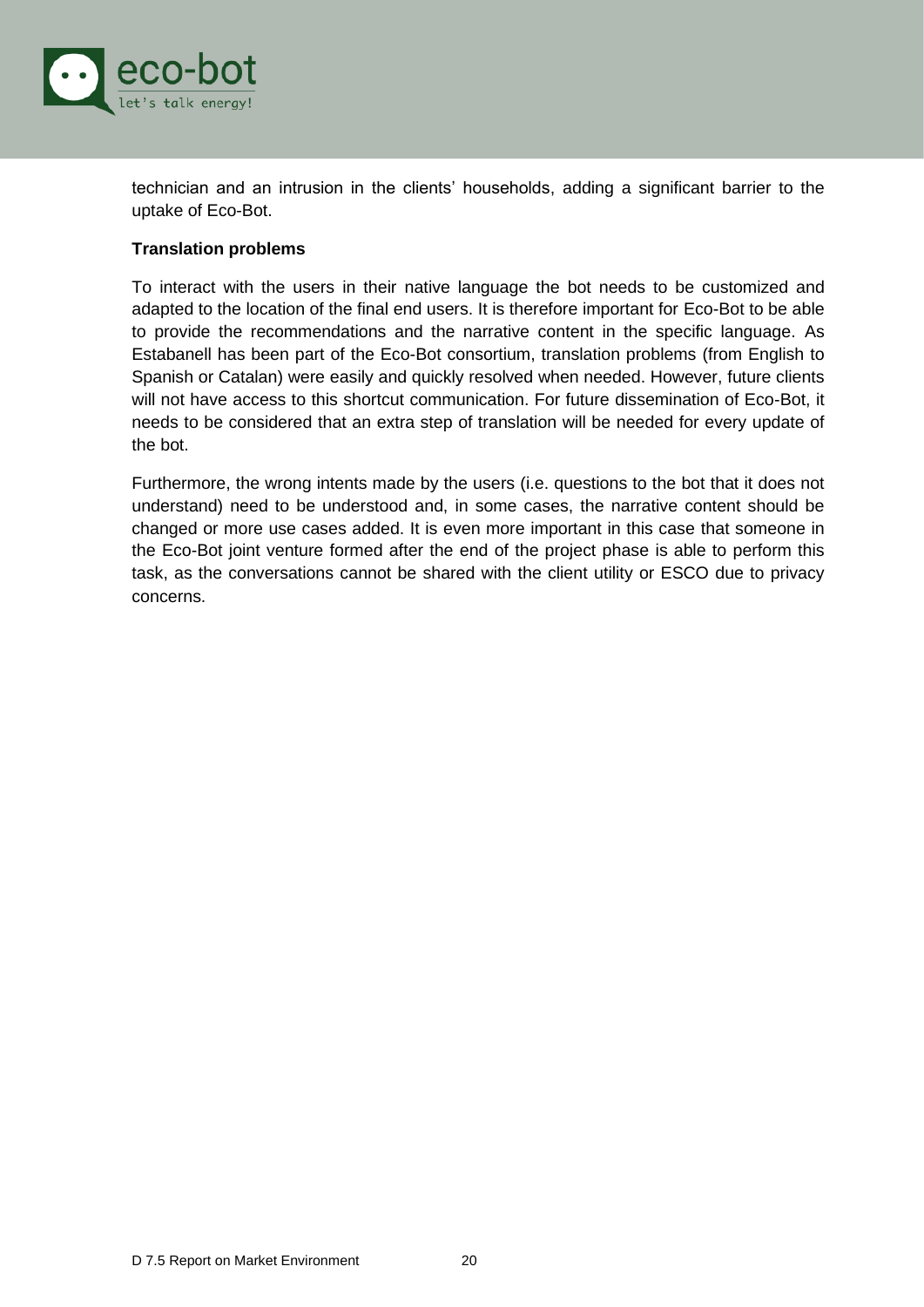

# **4. Summary of Lessons Learned**

<span id="page-21-0"></span>This chapter summarizes lessons learned from the pilot phase of all three use cases.

### <span id="page-21-1"></span>**4.1. SEnerCon**

In Germany, it was difficult to recruit and engage users, especially consumers without a special technical background or interest. Although SEnerCon was confident that Eco-Bot would offer a new, modern and more dialogue-oriented approach than the charts and tables of the Interactive Energy Savings Account (iESA), Eco-Bot still required technical knowledge and interest to be used properly. To some users, Eco-Bot was fully not self-explanatory, and users needed personal assistance and guidance by SEnerCon's staff and by manuals for using it and to discover its features. At the same time, SEnerCon's users appreciated the starting menu. From this feedback, it can be derived that additional visual guidance to explain all features of Eco-Bot bot would be useful.

For the frequent usage and testing of new digital tools like Eco-Bot, incentives and lotteries are an effective means of motivation, especially considering the long pilot period. The strategy of recruiting younger people to support their parents in the registration process and the management of Eco-Bot n their homes worked out well.

Personal "on-boarding" to Eco-Bot during calls (i.e. one-on-one support by the SEnerCon team) and several follow-up calls helped people during the registration process and motivated them to further use the bot. This effort proved to be valuable especially for smart meter users as the registration process was time-consuming and complex for some users.

User interviews within online calls were a good means to identify customers' needs regarding new Eco-Bot features and the usefulness of recommendations provided by Eco-Bot.

The collaboration with a smart metering company is a useful option for implementing the pilot. Clients of smart meter installers are already convinced of smart metering and the required technology is already installed in their homes, avoiding delays. The exchange with Discovergy during the collaboration and also during the exploitation workshop brought important insights into the German smart metering market.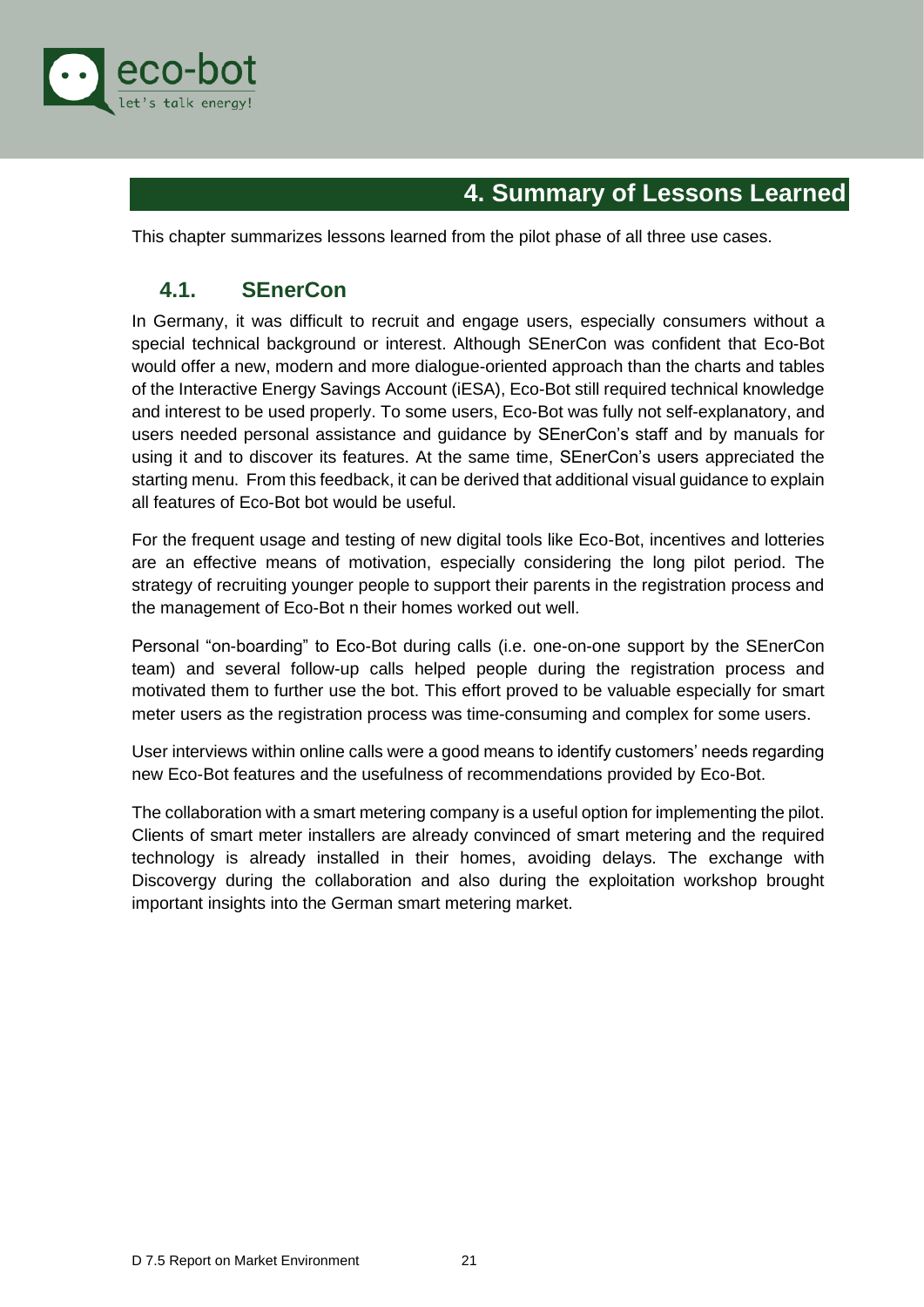

### <span id="page-22-0"></span>**4.2. DEXMA**

Several lessons were learned with the experience in the commercial pilot. First, the shift of priorities in DEXMA's partners caused by the pandemic had a big impact on user engagement. This made clear that the dedication that energy managers could give to Eco-Bot was limited - as much as it was supposed to save time to users, in the end energy managers had to learn how to use Eco-Bot and go to a separate account with the anonymized buildings to use it. Related with this is the fact that Eco-Bot was integrated with DEXMA Analyse in a separate page in its Analysis section. It was not available to be linked to the rest of pages, therefore the users needed to navigate to the Eco-Bot page every time they wanted to use it. A more holistic integration of Eco-Bot would have increased its time-saving ability for energy managers, in fact, feedback was received from users in this direction.

In addition, several functionalities should be expanded to have a ready-for-market product of Eco-Bot, as energy managers asked to be able to configure alerts, goals and Measure and Verification (M&V) projects with more detail and to track them through the chatbot. Currently, technical partners are working on the improvements reported by the energy managers participating in the pilot phase.

Lastly, account configuration for Eco-Bot was a manual process, which involved account creation, location configuration (energy and temperature devices, tariff and contracts, CO<sub>2</sub> emissions, etc.), user creation, load disaggregation execution and testing. This involved quite some time from the DEXMA team. On the way to the commercialization of Eco-Bot, this process should be one of the first to be optimized and automated when possible.

### <span id="page-22-1"></span>**4.3. Estabanell**

As mentioned in the previous chapter, it was complicated to recruit and engage users for testing Eco-Bot. The deployment of the different recruitment strategies helped Estabanell to test and understand which communication channels or tools are effective with their customer base. The best response was obtained when the usage of the bot was coupled with incentives in a competition with prices for the first three winners.

What is clear, however, is that Estabanell needs to invest more time in creating an effective communication channel with its clients beyond delivering the energy bill at the end of the month.

Furthermore, it can be acknowledged that energy efficiency, or more broadly energy in general, is not an appealing topic to most of Estabanell's clients. At the moment it seems the environmental impact of the consumption of electricity is not fully understood or clients do not see enough tangible benefits in monitoring it. The topic is seen as disconnected from their daily life or not important enough for the users to be willing to spend time on the issue. Estabanell should develop a strategy to raise awareness among its clients regarding this topic.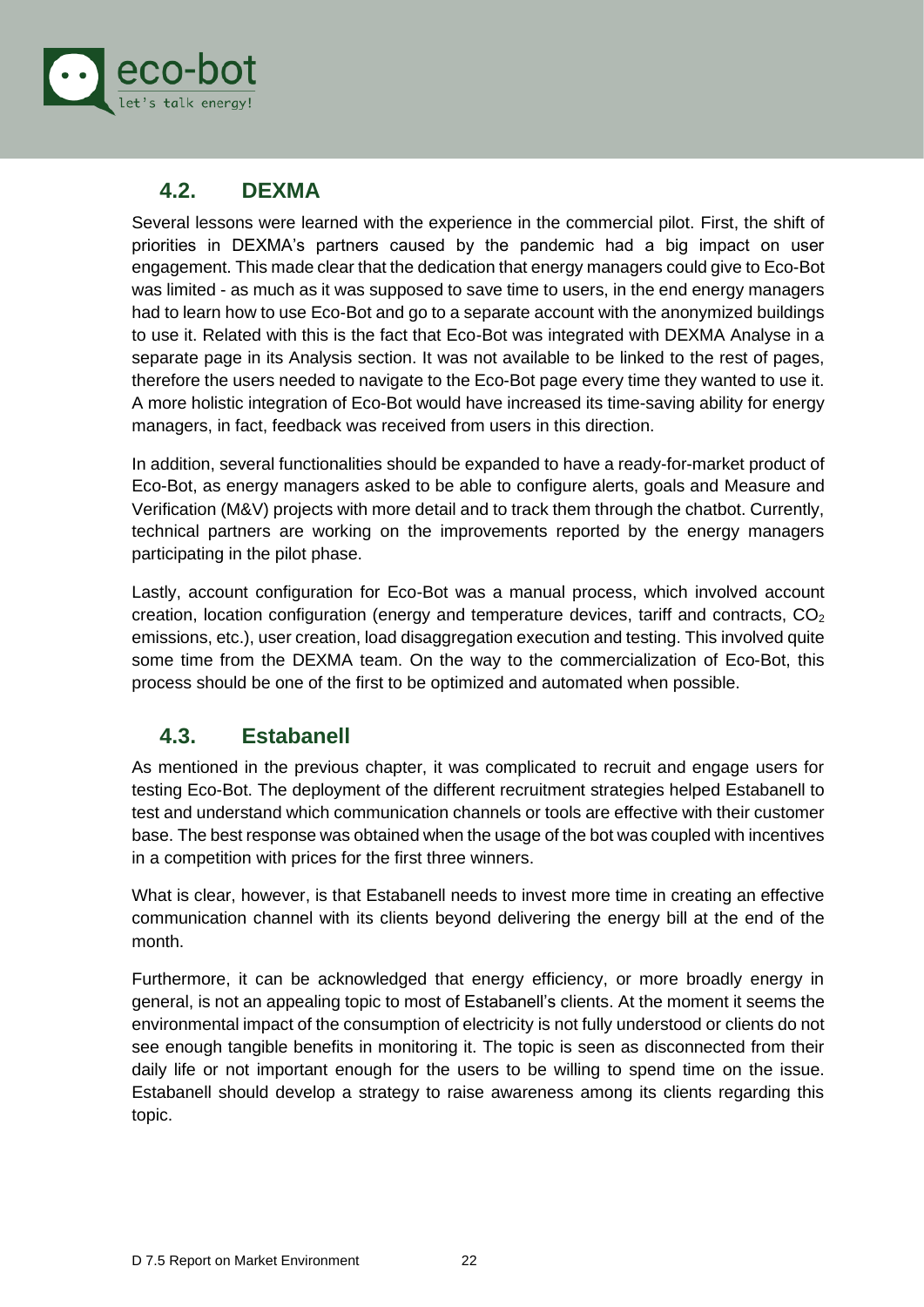

An analysis of the conversations that users had with Eco-Bot showed that the first interaction generally determines if the users will continue using the bot in the future. Conversations that started with a message that the bot did not understand and asked to reformulate, or the bot communicating the unavailability of data as an answer, frequently led users to not log in anymore and prevented them from further investigating the functionalities of Eco-Bot. Therefore, it is imperative to display a flawless first impression. Especially in the case of missing data there needs to be a strategy in place to react to this lack of information. In future updates of Eco-Bot and particularly for its commercialization, it could suggest another period with available data in these specific yet common situations. This applies especially to situations of conversations about appliance consumption. The user does not have an explanation how the NILM works, thus there is a lower tolerance for errors from the user.

In general, the user is not able to intuitively understand by himself that filling the time diary helps improving the NILM algorithm results and he is consequently not proactive enough in completing it. This leads to bad results of the disaggregation and to a loop of frustration for the user.

Finally, even if it was communicated several times and it is also written on the side of the chat window, most of the users from Estabanell still try to communicate with Eco-Bot in Catalan. According to the dialogue analysis, it can take a few messages for the user to understand that he needs to switch languages to Spanish and not reformulate the sentence in order for the bot to understand him. Also, it is very hard to predict how a normal conversation will go and therefore the bot, which has a predefined set of answers, happens to give wrong or nonsense answers when the conversation starts going in a direction that was not planned. In those situations, it is very easy for the user to get frustrated and decide to not come back to the bot anymore.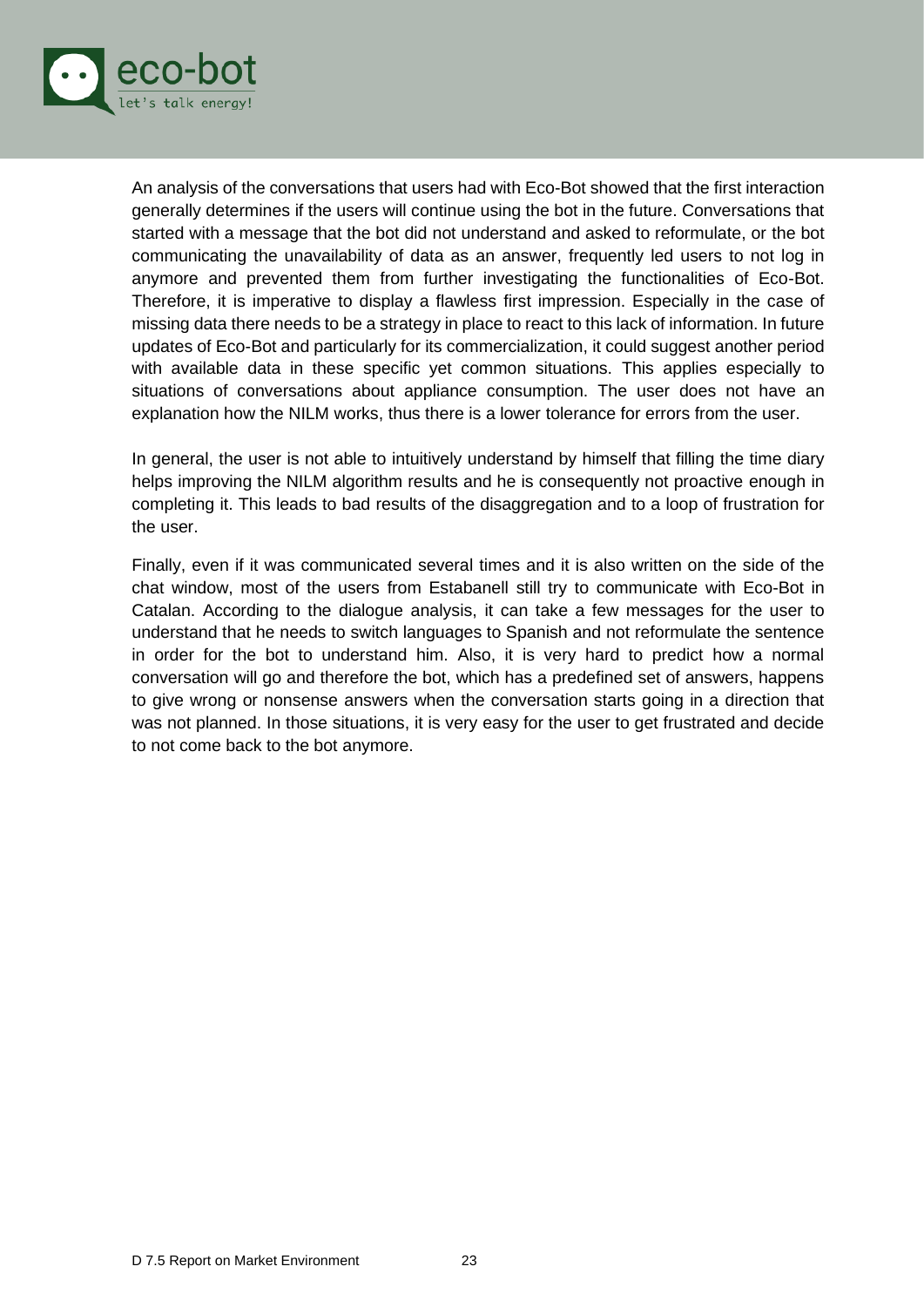

## **5. Recommendations for Improving the Uptake of an Effective ICT Tool**

<span id="page-24-0"></span>This chapter contains recommendations for policy makers and businesses with a view to improving the uptake of an effective ICT tool for energy efficiency, such as Eco-Bot.

### <span id="page-24-1"></span>**5.1. For Policy Makers**

In Spain, the Distribution System Operator (DSOs) manages consumption data and shares it for billing purposes once a month. But the DSOs are not the point of contact with the electricity users and therefore cannot offer services, such as Eco-Bot to them. In order for a utility to be able to offer such services to its clients, the access to their consumption data should be facilitated, increasing especially the sharing frequency. As there is currently no incentive for DSOs to do so, regulators should consider creating appropriate incentivizing policies that improves access to consumption data. Initiatives like Datadis<sup>24</sup> a – data lake to share consumption data from associated DSOs in Spain to consumers and authorized third parties – should be incentivized across Europe so that the residential or tertiary consumer can share their main consumption data without the need of installing hardware.

Furthermore, for the NILM to achieve better results, the mandatory frequency of consumption data collection should be improved. Today, the mandatory frequency is only one hour in Spain. The granularity is like this because of the power line communications (PLC) system limitation, which does not allow massive data flow between smart meters and data concentrators. Because PLC cannot support higher granularity of consumption data especially in densely populated zones, other ways of communication should be investigated.

Another way to achieve the same objective (i.e. having better NILM results) could be by promoting the creation of DSO data lakes in the EU for the refinement of NILM algorithms per economic sector. In this way NILM could be further improved and provide higher quality data to its users. Energy data lake projects like Estfeed<sup>25</sup> by the Estonian TSO Elering AS, aim at making energy data from consumers in several EU countries available to third parties. They have the potential to provide large amounts of training data for NILM algorithms and other artificial intelligence-based algorithms for different economic and residentials sectors and climate zones.

Along with those issues, the policy makers should ensure an even smart meter roll-out in all the EU countries. Even if several policies were passed aiming to achieve this, there are still a lot of exceptions and very different levels of smart meter deployment among the different countries. Hence, stricter deadlines should be set by regulators for comprehensive

<sup>24</sup> Datadis: https://www.datadis.es/

<sup>25</sup> Estfeed: https://www.estfeed.eu/en/home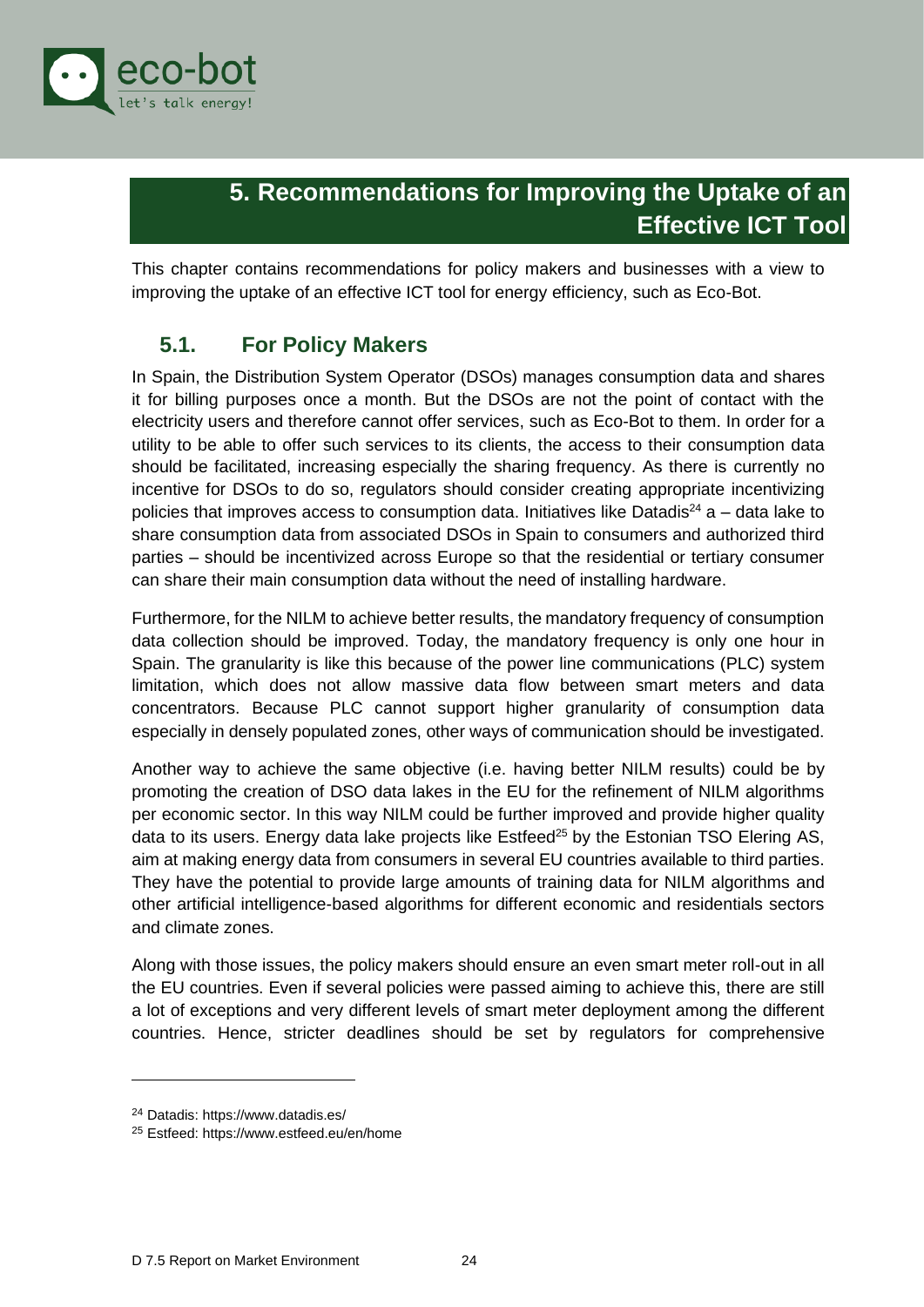

deployment of smart meters across all EU-countries. A big step forward to enhance the rollout of smart metering and connected services would be that each analogue meter is automatically replaced not only by a modern meter but directly by an intelligent metering system including a gateway to enable storage and further usage of the data. Ideally, this system could be combined with an energy monitoring tool, like the iESA or the monitoring portal of Discovergy. This would enhance the market uptake of new innovative energy services and tools like Eco-Bot.

In addition, governmental incentives should be established that promote the uptake of tools and initiatives like Eco-Bot that aim to reduce the environmental impact of electricity consumption. Possible elements could include tax deductions for utilities for each consumer who lowers their monthly energy demand by a certain percentage of similar mechanisms.

### <span id="page-25-0"></span>**5.2. For Businesses**

For businesses, target-group specific messages and respective communication channels will help to promote the need for energy efficient behavior and the use of ICT tools. This became clear during the operation of the three Eco-Bots pilots, as one main challenge was to excite end-consumers about matters related to energy consumption and energy efficiency. This likely applies to ICT tools in general and it is one of the conclusions of the Eco-Bot pilots. Average consumers do not necessarily think about their energy consumption and thus, offering tools to optimize one's personal consumption habits do not sell themselves. Hence, it is essential that businesses selling ICT tools for energy efficiency establish appropriate communication channels to reach their customers. Using clear messages can educate customers on the importance of energy efficiency and their personal consumption. At the same time, it is marketing for the companies' products.

Estabanell's and SenerCon's pilot showed that creating excitement for the use of Eco-Bot (e.g. by regularly promoting it in the bot itself, in newsletters, in energy bill mailings; or by lotteries) can be effective to increase the usage of ICT tools for energy efficiency. Other enterprises active in this field can build upon these experiences.

Users expect a high level of language proficiency when communicating with chatbots. They also expect the bot to properly "speak" their language (e.g. Catalan for Estabanell's pilot and German for SenerCon's pilot). Against this background, businesses developing ICT tools with chatbot functions, that aim at improving energy efficiency, need to focus on the development of a state-of-the-art language-processing algorithm in the local language. Operating the Eco-Bot pilots showed that for any successful ICT tool using chatbot functions, the conversational intelligence of those bots needs to be at an almost human-like level to avoid user frustration. The analysis of user behaviour shows that if a user encounters multiple wrong intents of the chatbot, the user is likely to quit the session and might never use the tool again. The use of graphical elements within the chatbot can facilitate the first interaction and guide the user to the different functionalities of the bot.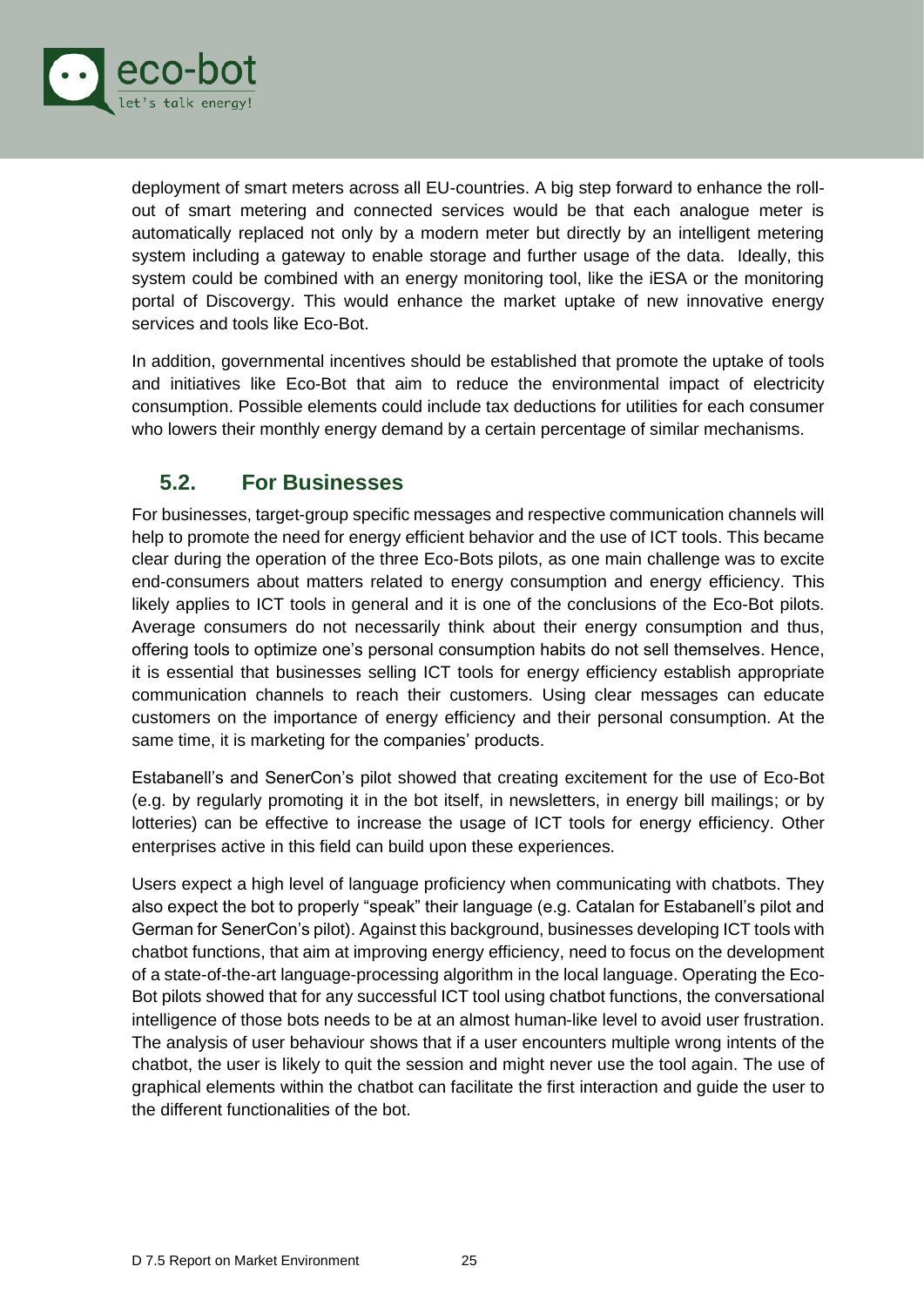

For B2B clients that intend to use Eco-Bot (or other ICT tools promoting energy efficiency), the project team recommends a holistic integration of Eco-Bot into their services (i.e. full website integration and consideration of appropriate communication channels). The experiences of DEXMA's B2B pilot show that for ICT tools to be used frequently, they need to be designed in a way that allows for a seamless incorporation of the application into the user's daily processes. If the access to a new tool requires an extra effort or a significant change in routines, the tool is less likely to become an instrument that is used regularly. A possible way to commercialize Eco-Bot is to offer it as a Building Information Modeling (BIM) tool so that facility managers can access information about the building in a quick way (sensors, temperature, setpoints). Algorithms developed for predictive maintenance or anomaly detection integrated with Eco-Bot could send a push notification through the chatbot to the facility manager when some maintenance action or anomaly is detected. This extends equipment lifetime and fosters energy savings.

Benefits for businesses interested in Eco-Bot include customer retention, gaining new customers through image improvement and the integration of Eco-Bot use into a business's CSR-strategy. The latter raises awareness on energy efficiency not only among employees, it also establishes cooperation between team members, which would drive team building in the company.

Apart from pure energy monitoring and management services, EMS platforms could use Eco-Bot to establish new partner networks with energy service companies to share customer bases and to promote energy services through Eco-Bot. For this purpose, Eco-Bot has to be adapted to identify customers that could be interested in these energy services. In addition to the user segmentation of the energy behavioral module, an additional segmentation regarding the market segments of the service providers would have to be introduced. As a simple example, homeowners who have not yet installed solar panels could be addressed by solar panel installers. Vice versa, energy service providers could convince their customers to use the EMS to monitor the effects and successes of their energy service.

### <span id="page-26-0"></span>**5.3. Further recommendations resulting from the pilots**

The experiences of the SEnerCon and Estabanell pilots showed – as anticipated - that energy efficiency is not yet a popular topic among residential customers. For many tenants it is hard to see significant economic savings in a short time span. Therefore, it is unlikely to have private households willing to pay for a service like Eco-Bot right from the start. To understand the benefits of a tool like Eco-Bot, end-users need to be able to have a trial period in which they can increase their awareness of energy efficiency, recognize its importance and get a feeling for the saving potential. According to Estabanell's experience, the full potential of Eco-Bot will be unlocked, if utilities can offer this service free of charge to their residential endconsumers, so that as many consumers as possible can better monitor their electricity consumption and increase their efficiency. Offering this service free of charge would in return mean higher costs for the utility without a clear-cut monetary return on investment for the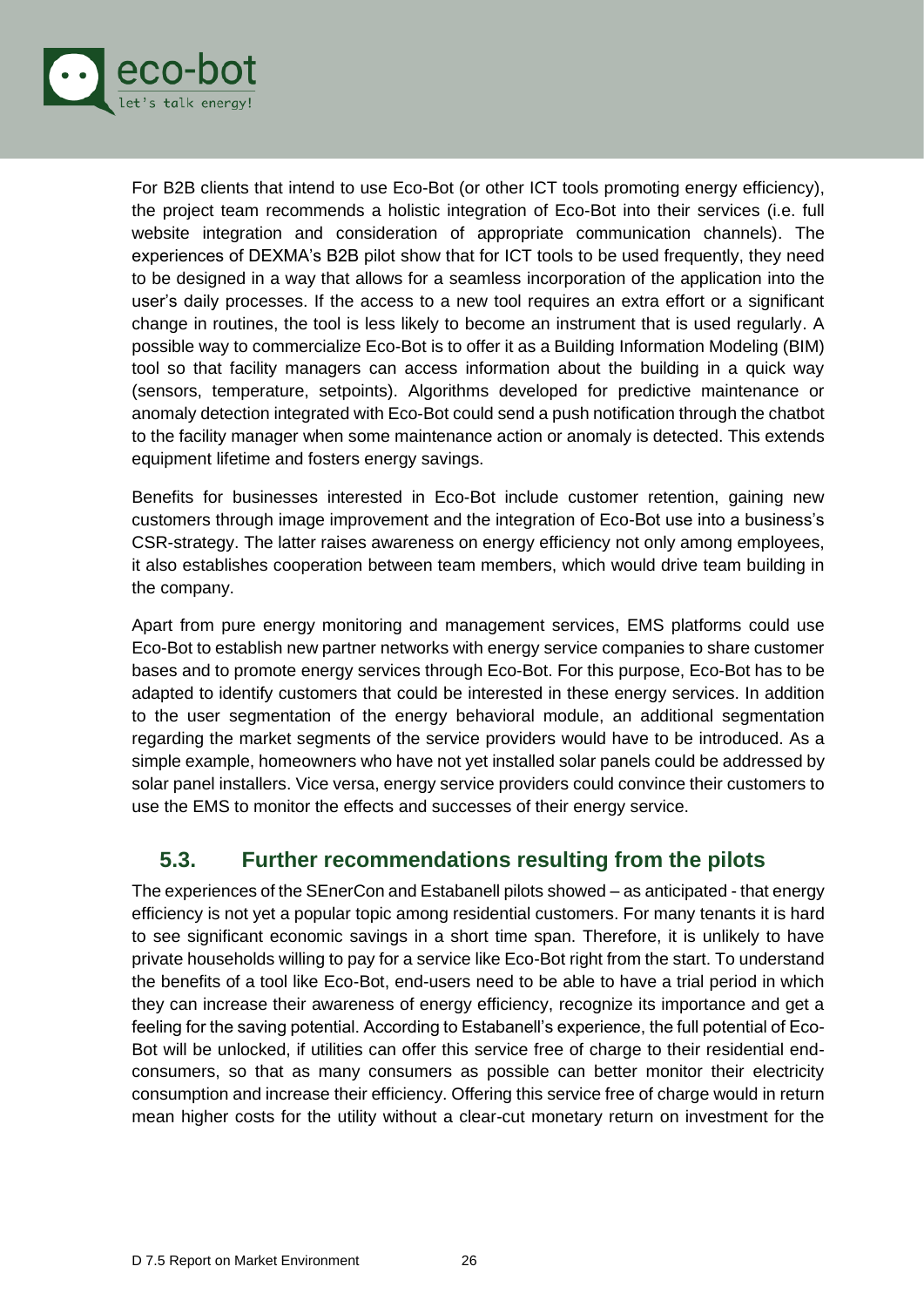

<span id="page-27-0"></span>company. D7.3 also accentuates that the incentive for utilities to offer Eco-Bot does not refer to monetary return, but to customer relations and their retention. The business model foresees (D7.3) that building new and improving existing customer relationships can influence the retention rate of clients and can attract new customers. Once clients are more interested in energy-related topics, the company can better upsell different services, like selfconsumption or smart home devices. Therefore, if the customers trust the utility, they are more likely to purchase other services (e.g. security, telecommunications) from them.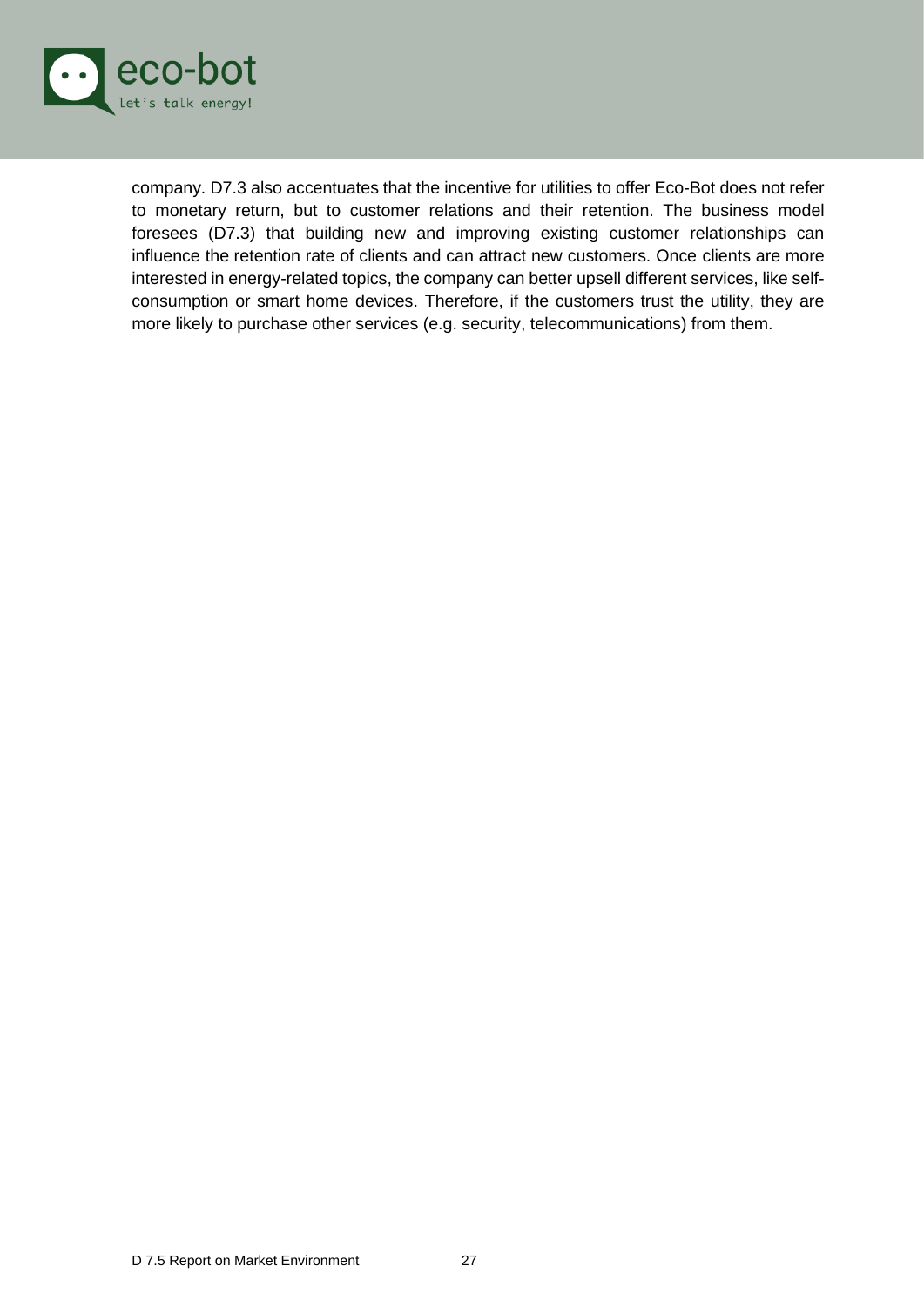

### **6. Conclusion**

The three Eco-Bot pilots operated in a multitude of legislations and policies, both on EU- and on national level. As regulatory frameworks change rapidly, the relevance of and the compliance with the various jurisdictions should be monitored by the Eco-Bot joint venture (D7.3).

Several challenges occurred during the pilot phase. They are mainly related to user recruitment and retention and occurred in all of the three pilots. These challenges can, to a large extent, be ascribed to the exceptional circumstances during the Covid-19 pandemic that accompanied the whole pilot phase. Other challenges relate to smart meter installations, registration process and data protection (SEnerCon); contract owner / tenant problem, access to consumption data and translation issues (Estabanell); Eco-Bot training and availability for energy managers (Dexma). All pilots conducted mitigation actions to overcome the challenges.

The deliverable also identifies lessons learned from the pilots. For SEnerCon's pilot, it became clear that incentives (such as lotteries) are a good way to engage and motivate users for participation. The pilot also proved that direct contact with users (such as interviews) was useful for the evaluation and improvement of Eco-Bot's features and its recommendations given. The exchange with a smart metering company (Discovergy) and their users was fruitful and should be considered for the market introduction of Eco-Bot.

In the case of Dexma and the facility managers using Eco-Bot, a major lesson learned was the need to integrate Eco-Bot on a more holistic level on Dexma's webpage. In addition, the energy managers expressed their need on further monitoring functionalities, which can be solved if they were able to monitor their buildings and track them by configuring alerts and goals directly through the bot. For the Dexma team the account configuration was too time consuming and is to be optimized and automated for the ready-to-market Eco-Bot.

Estabanell's central lesson learned is the need for a more effective communication channel with its clients in addition to email exchange (usually by delivering the energy bill at the end of the month). With regard to concrete functionalities of the bot, the language barrier was a special case for Estabanell's clients, as the bot does operate in Spanish (English and German) but not in Catalan. Additionally, misleading narrative content, i.e. questions asked by the users that the bot did not understand right away, is a matter that must be optimized for Eco-Bot's market introduction. All pilots endorse the introduction of a visual guidance of all Eco-Bot features. This ensures a more user-friendly usage of the bot.

In terms of policy and business recommendations, the deliverable shows that cooperating with smart meter companies, distribution system operators and other stakeholders can facilitate the uptake of Eco-Bot. In addition, policy makers could support the dissemination and implementation of ICT tools on energy efficiency, such as Eco-Bot, by enhancing smart meter rollout and designing incentives for the uptake of such tools. As for Eco-Bot's